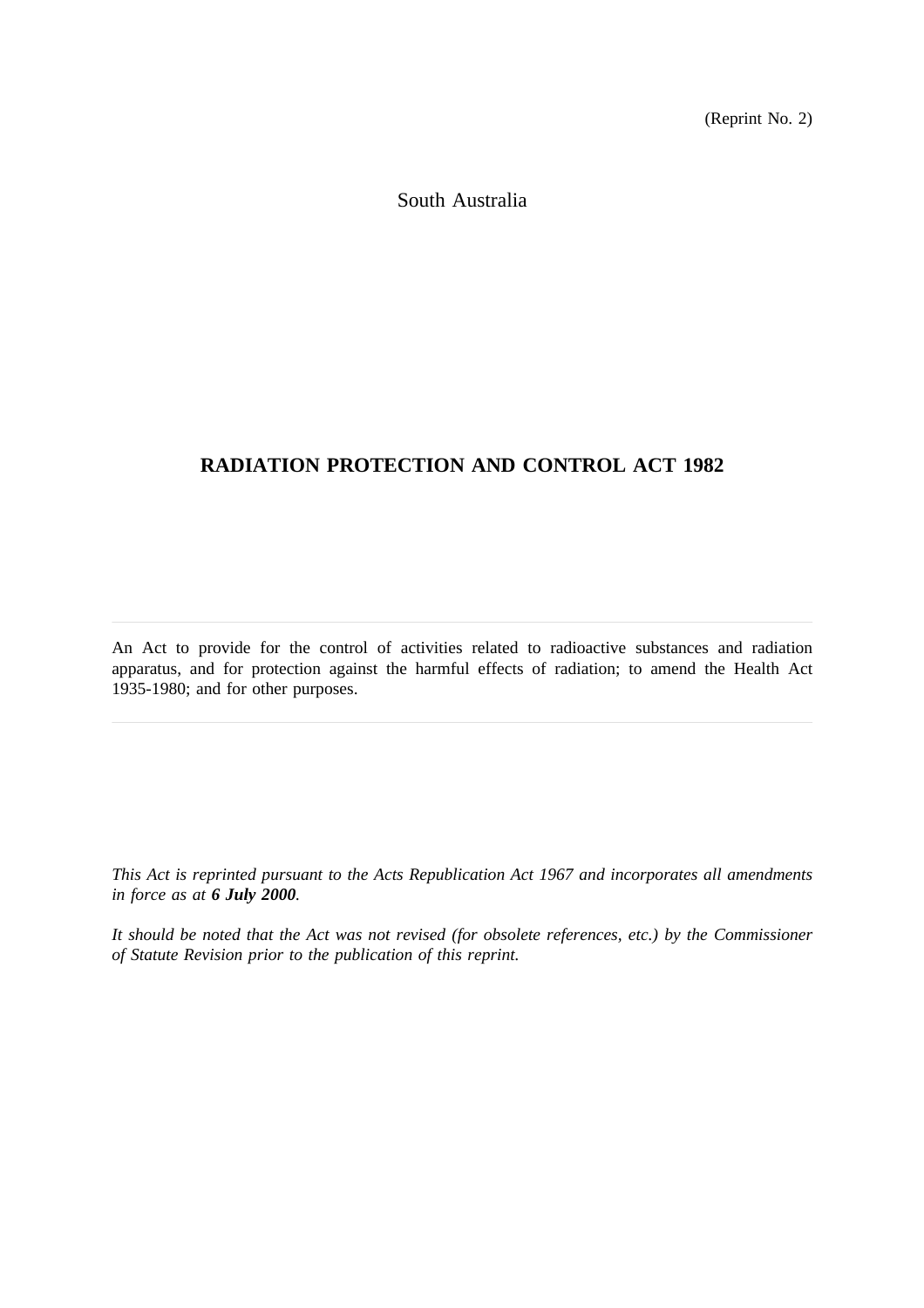# **RADIATION PROTECTION AND CONTROL ACT 1982**

being

Radiation Protection and Control Act 1982 No. 49 of 1982 [Assented to 29 April  $1982$ ]<sup>1</sup>

as amended by

Radiation Protection and Control Act Amendment Act 1986 No. 117 of 1986 [Assented to 18 December 1986]<sup>2</sup> Radiation Protection and Control Act Amendment Act 1988 No. 52 of 1988 [Assented to 8 September 1988]<sup>2</sup> **South Australian Health Commission (Administrative Arrangements) Amendment Act 2000 No. 34 of 2000 [Assented to 6 July 2000]3**

- <sup>2</sup> Came into operation 30 September 1988:  $Gaz$ . 8 September 1988, p. 994.<br><sup>3</sup> Schedule 1 (cl. 14) came into operation 6 July 2000:  $Gaz$ , 6 July 2000.
- **<sup>3</sup> Schedule 1 (cl. 14) came into operation 6 July 2000:** *Gaz***. 6 July 2000, p. 5.**

#### *NOTE:*

- *Asterisks indicate repeal or deletion of text.*
- *Entries appearing in bold type indicate the amendments incorporated since the last reprint.*
- *For the legislative history of the Act see Appendix.*

<sup>&</sup>lt;sup>1</sup> Came into operation (except ss. 3, 25, 28-33) 5 November 1982, s. 25 came into operation 1 April 1983: *Gaz*. 28 October 1982, p. 1212; ss. 29 and 30 came into operation 1 September 1985, ss. 3, 28, 31-33 came into operation 1 April 1986: *Gaz*. 4 April 1985, p. 978.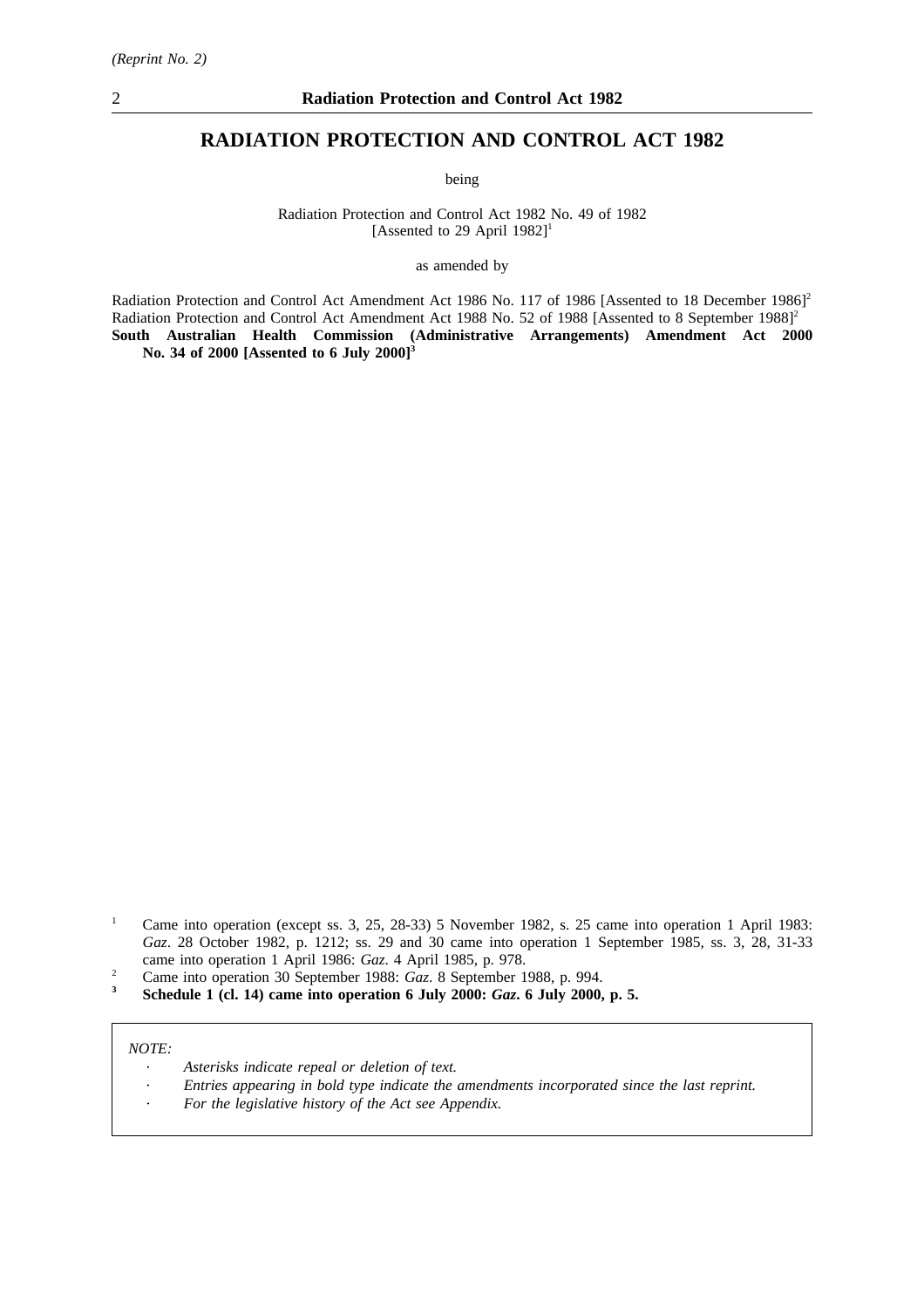# **SUMMARY OF PROVISIONS**

# **PART 1 PRELIMINARY**

- 1. Short title<br>2. Commence
- 2. Commencement<br>3. Amendment of I
- 3. Amendment of Health Act 1935-1980<br>4. Arrangement
- 4. Arrangement<br>5. Interpretation
- **Interpretation**
- 6. Application of Act

#### **PART 2 ADMINISTRATION**

- 8. Delegation<br>9. Radiation I
- 9. Radiation Protection Committee<br>10. Terms and conditions of office
- Terms and conditions of office
- 11. Quorum, etc.
- 12. Functions of the Radiation Protection Committee
- 13. Provision of resources
- 14. Sub-committees
- 15. Disclosure of interests
- 16. Authorised officers
- 17. Powers of authorised officers
- 18. Restriction on interests of authorised officers
- 19. Secrecy
- 20. False representation
- 21. Immunity from personal liability
- 22. Annual report

#### **PART 3 RADIATION PROTECTION AND CONTROL**

#### **DIVISION 1—GENERAL OBJECTIVE**

23. General objective

#### **DIVISION 2—RADIOACTIVE SUBSTANCES**

- 24. Licence to mine or mill radioactive ores<br>26. Limits of exposure to ionizing radiation
- Limits of exposure to ionizing radiation for mining or milling operations not to be more stringent than limits fixed under certain codes, etc.
- 27. Operations for enrichment or conversion of uranium not to be carried on until proper controls imposed
- 28. Licence to use or handle radioactive substances
- 29. Registration of premises in which unsealed radioactive substances are handled or kept 30.
- Registration of sealed radioactive source

#### **DIVISION 3—RADIATION APPARATUS**

- 31. Licences to operate radiation apparatus<br>32. Registration of radiation apparatus
- Registration of radiation apparatus
- 33. Offence for registered owner to cause, suffer or permit unlicensed person to operate radiation apparatus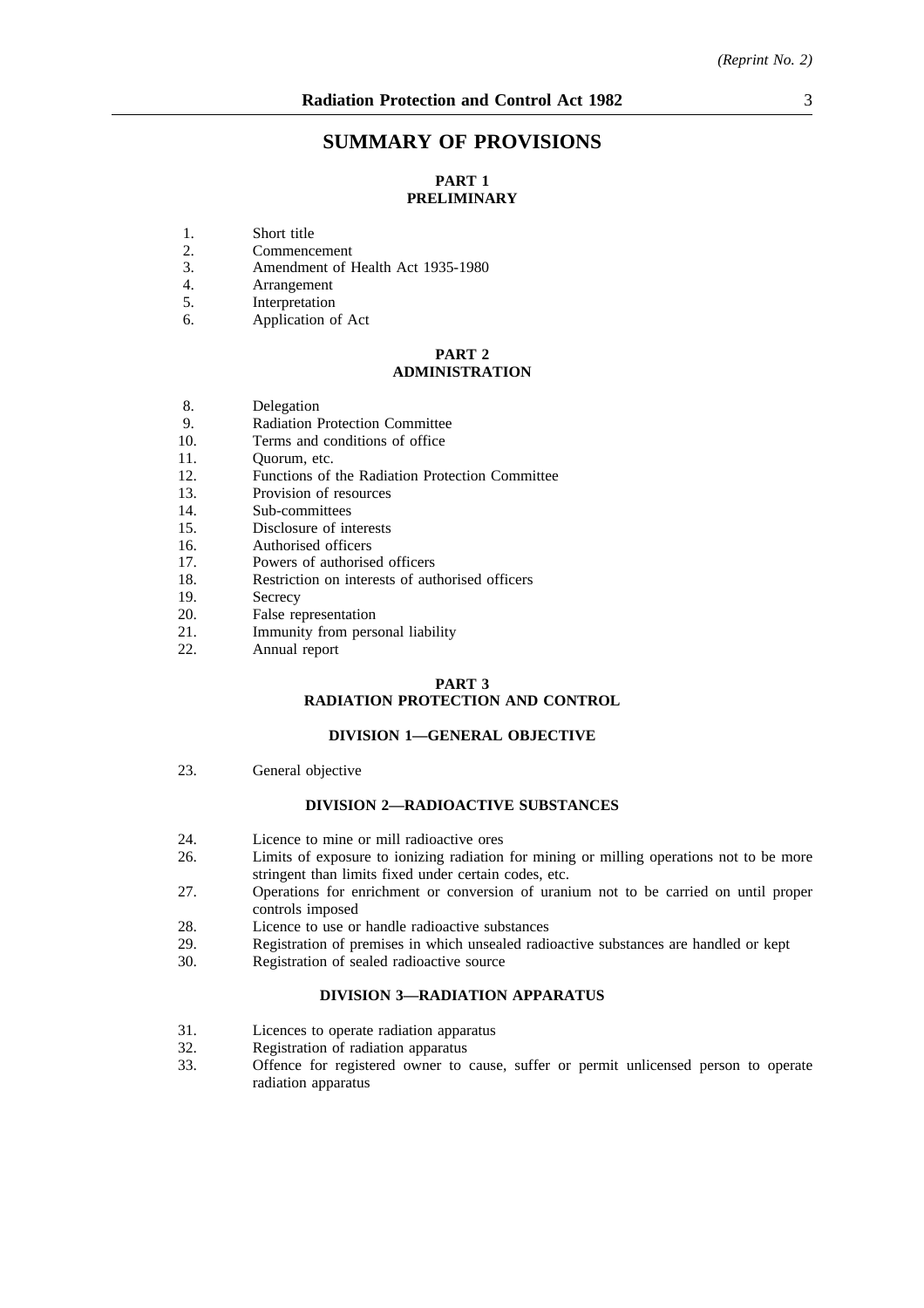## **DIVISION 4—GENERAL PROVISIONS WITH RESPECT TO AUTHORITIES**

| 34. | Minister may require information to determine applications |  |  |
|-----|------------------------------------------------------------|--|--|
|     |                                                            |  |  |

- 35. Minister required to refer certain matters to the Committee
- Conditions of authorities
- 37. Term of licences and registration and their renewal
- 38. Register
- 40. Surrender, suspension and cancellation of licences and registration 41. Review of decisions relating to authorities
- Review of decisions relating to authorities

#### **DIVISION 5—DANGEROUS SITUATIONS**

42. Powers to deal with dangerous situations

## **DIVISION 6—REGULATIONS**

43. Regulations

#### **PART 4 MISCELLANEOUS**

- 44. Exemptions by Department<br>45. False or misleading informa
- False or misleading information
- 46. Offences
- 47. Offences by bodies corporate
- 48. Continuing offences
- 49. Evidentiary provisions
- 50. Service of documents

## **SCHEDULE**

*Application of this Act to the Roxby Downs Joint Venturers*

## **APPENDIX LEGISLATIVE HISTORY**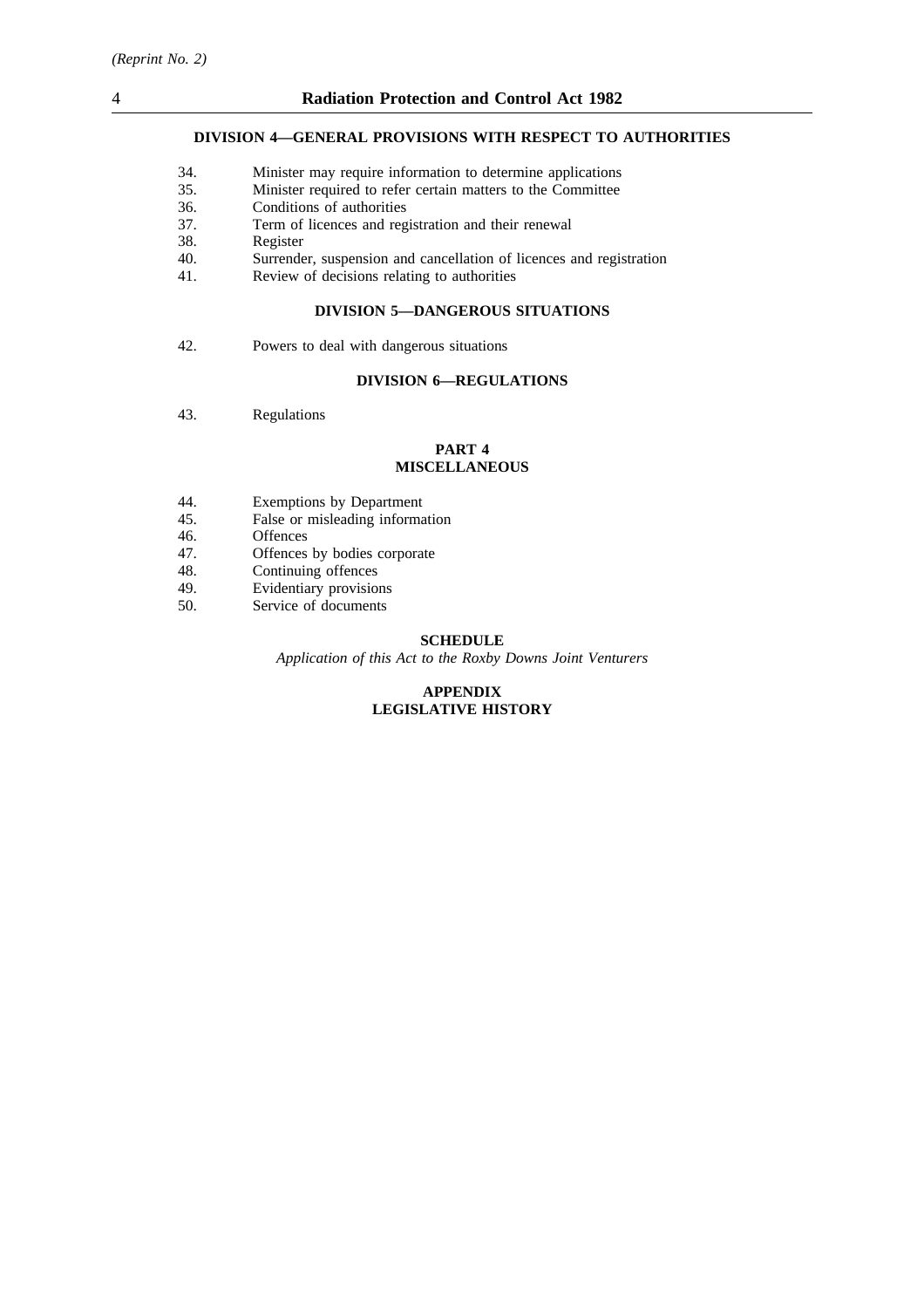#### **The Parliament of South Australia enacts as follows:**

# **PART 1 PRELIMINARY**

# **Short title**

**1.** This Act may be cited as the *Radiation Protection and Control Act 1982*.

#### **Commencement**

**2.** (1) This Act shall come into operation on a day to be fixed by proclamation.

(2) The Governor may, in a proclamation made for the purposes of subsection (1), suspend the operation of any specified provisions of this Act until a subsequent day fixed in the proclamation, or a day to be fixed by subsequent proclamation.

#### **Amendment of Health Act 1935-1980**

**3.** (1) The *Health Act 1935-1980* is amended—

- *(a)* by striking out from section 3 the passage "Part 9B—Radio-active Substances and Irradiating Apparatus"; and
- *(b)* by striking out Part 9B and the heading to that Part.

(2) The *Health Act 1935-1980*, as amended by this Act, may be cited as the *Health Act 1935-1982*.

## **Arrangement**

**4.** This Act is arranged as follows:

PART 1—PRELIMINARY PART 2—ADMINISTRATION PART 3—RADIATION PROTECTION AND CONTROL DIVISION 1—GENERAL OBJECTIVE DIVISION 2—RADIOACTIVE SUBSTANCES DIVISION 3—RADIATION APPARATUS DIVISION 4—GENERAL PROVISIONS WITH RESPECT TO AUTHORITIES DIVISION 5—DANGEROUS SITUATIONS DIVISION 6—REGULATIONS PART 4—MISCELLANEOUS

## **Interpretation**

**5.** In this Act, unless the contrary intention appears—

"**authority**" means a licence or registration;

"**authorised officer**" means a person who is an authorised officer under Part 2 either by virtue of appointment as such or *ex officio*;

"**the Commission**" means the South Australian Health Commission established under the *South Australian Health Commission Act 1975-1981*;

"**the Committee**" means the Radiation Protection Committee established under Part 2;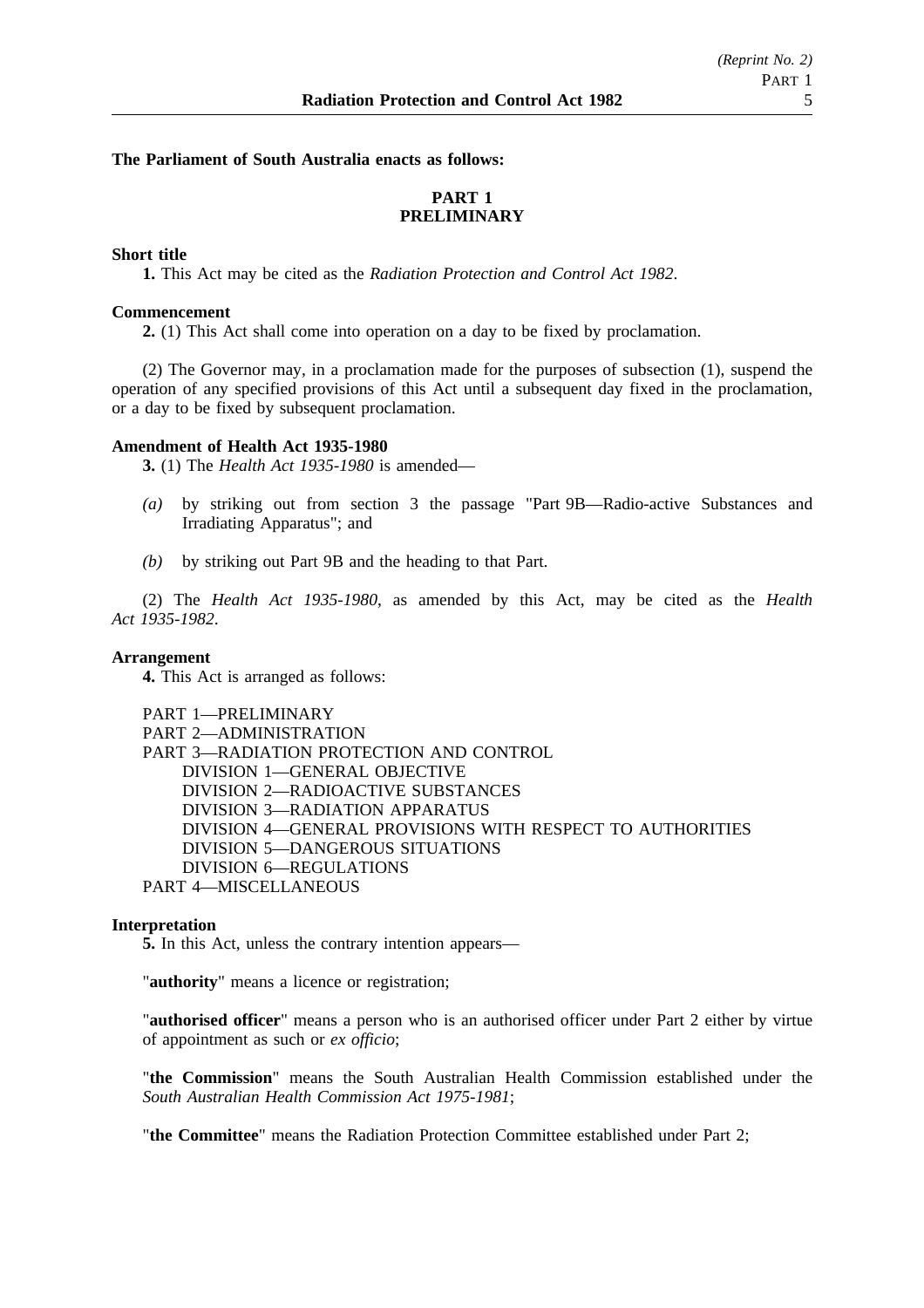"**conversion**" in relation to uranium means conversion of uranium oxides to uranium hexafluoride;

"**the Department**" means the department of the Minister to whom the administration of this Act is committed:

"**enrichment**" in relation to uranium means alteration of the isotopic composition of uranium;

"**handle**" includes manipulate by any indirect or remote means;

"**the Indenture**" has the same meaning as in the *Roxby Downs (Indenture Ratification) Act 1982*;

"**ionizing radiation**" means electromagnetic or particulate radiation capable of producing ions directly or indirectly in passage through matter but does not include electromagnetic radiation of a wavelength greater than 100 nanometres;

"**ionizing radiation apparatus**" means apparatus capable of producing ionizing radiation by accelerating atomic particles;

"**the Joint Venturers**" has the same meaning as in the *Roxby Downs (Indenture Ratification) Act 1982*;

"**licence**" means a licence or a temporary licence under Part 3;

"**milling**", in relation to radioactive ores, means operations for the concentration or processing of such ores, and includes incidental operations for the management and disposal of waste, but does not include *in situ* leaching carried on in the course of mining radioactive ores;

"**mines inspector**" means an inspector as defined by the *Mines and Works Inspection Act 1920-1978*;

"**the Mines Minister**" means the Minister for the time being responsible for the administration of the *Mining Act 1971*;

"**mining**", in relation to radioactive ores, means operations (including exploratory operations) for the extraction of such ores, and includes—

- *(a)* incidental operations for the removal and storage of such ores; and
- *(b)* incidental operations for the management and disposal of waste; and
- *(c) in situ* leaching,

but does not include surface excavating that does not intersect radioactive ores, surface drilling or geophysical prospecting;

"**mining licence**" means a licence authorising the carrying out of operations for the mining or milling of radioactive ores;

"**non-ionizing radiation**" means electromagnetic radiation of a wavelength greater than 100 nanometres;

"**non-ionizing radiation apparatus**" means apparatus capable of producing non-ionizing radiation but not ionizing radiation;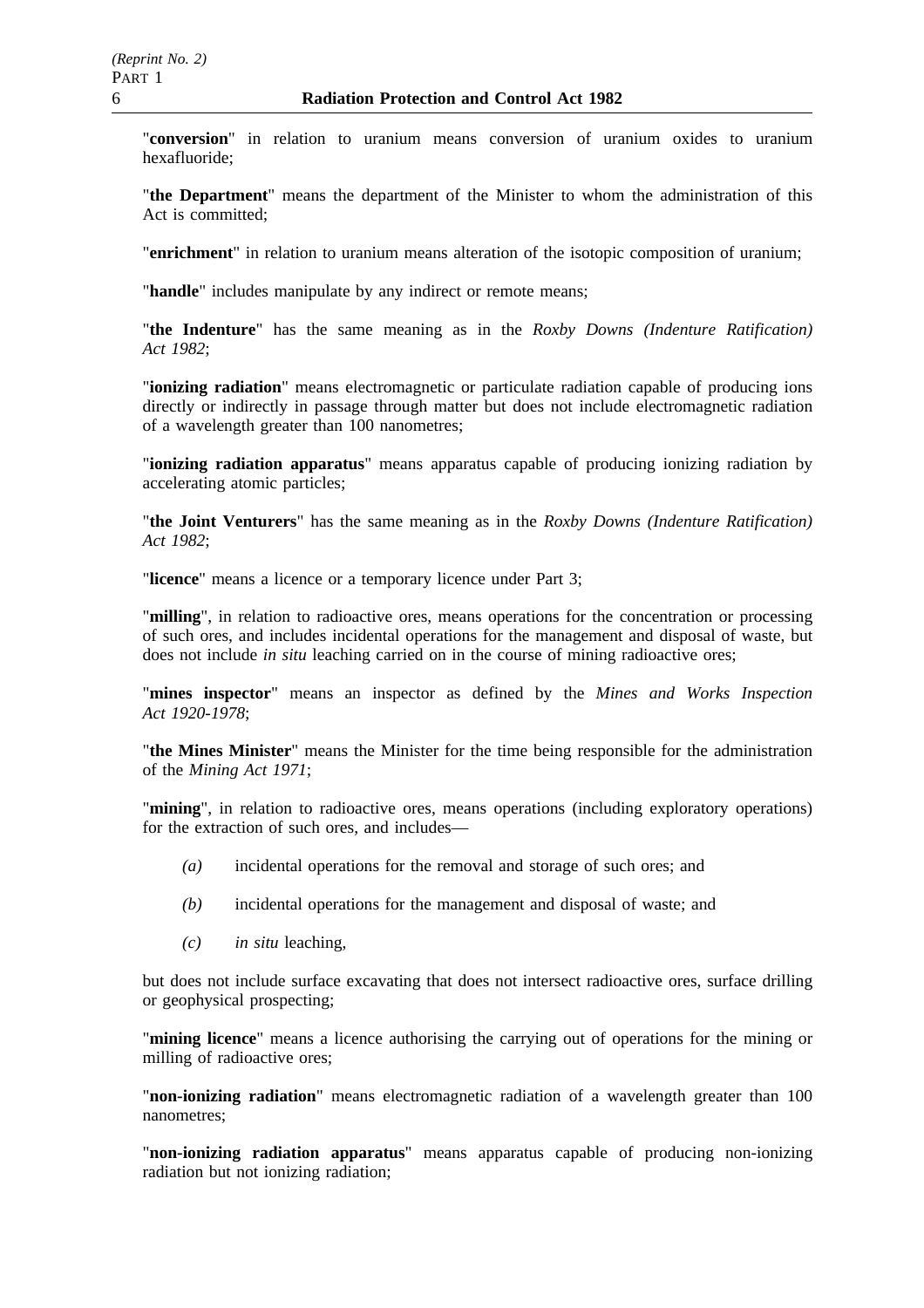"**owner**" in relation to an apparatus or thing that has been let out on hire, means the person who takes it on hire;

"**premises**" means any land, any building or structure whether fixed or moveable, or any part of any land, building or structure;

"**radiation**" means ionizing radiation or non-ionizing radiation;

"**radiation apparatus**" means ionizing radiation apparatus or non-ionizing radiation apparatus;

"**radioactive ore**" means an ore or mineral containing more than the prescribed concentrations of uranium or thorium;

"**radioactive substance**" means a substance occurring naturally or artificially produced (whether solid, liquid or gaseous) which consists of or contains any radioactive element or compound whether natural or artificial and includes any device or thing that contains such a substance;

"**registered occupier**" means a person in whose name premises are registered under Part 3;

"**registered owner**" means a person in whose name a sealed radioactive source or radiation apparatus is registered under Part 3;

"**registration**" means registration under Part 3;

"**sealed radioactive source**" means a radioactive substance bonded within metals or sealed in a capsule or other container in such a way as to—

- *(a)* minimise the possibility of escape or dispersion of the radioactive substance; and
- *(b)* allow the emission of ionizing radiation for use as required;

"**thorium**" includes a chemical compound of thorium;

"**unsealed radioactive substance**" means a radioactive substance that is not a sealed radioactive source;

"**uranium**" includes a chemical compound of uranium;

"**vehicle**" includes any kind of aircraft or vessel.

# **Application of Act**

**6.** (1) This Act binds the Crown.

(2) The provisions of this Act shall be in addition to, and shall not derogate from the obligations imposed by, the provisions of any other Act.

(3) The provisions of this Act shall not limit or derogate from any civil remedy at law or in equity.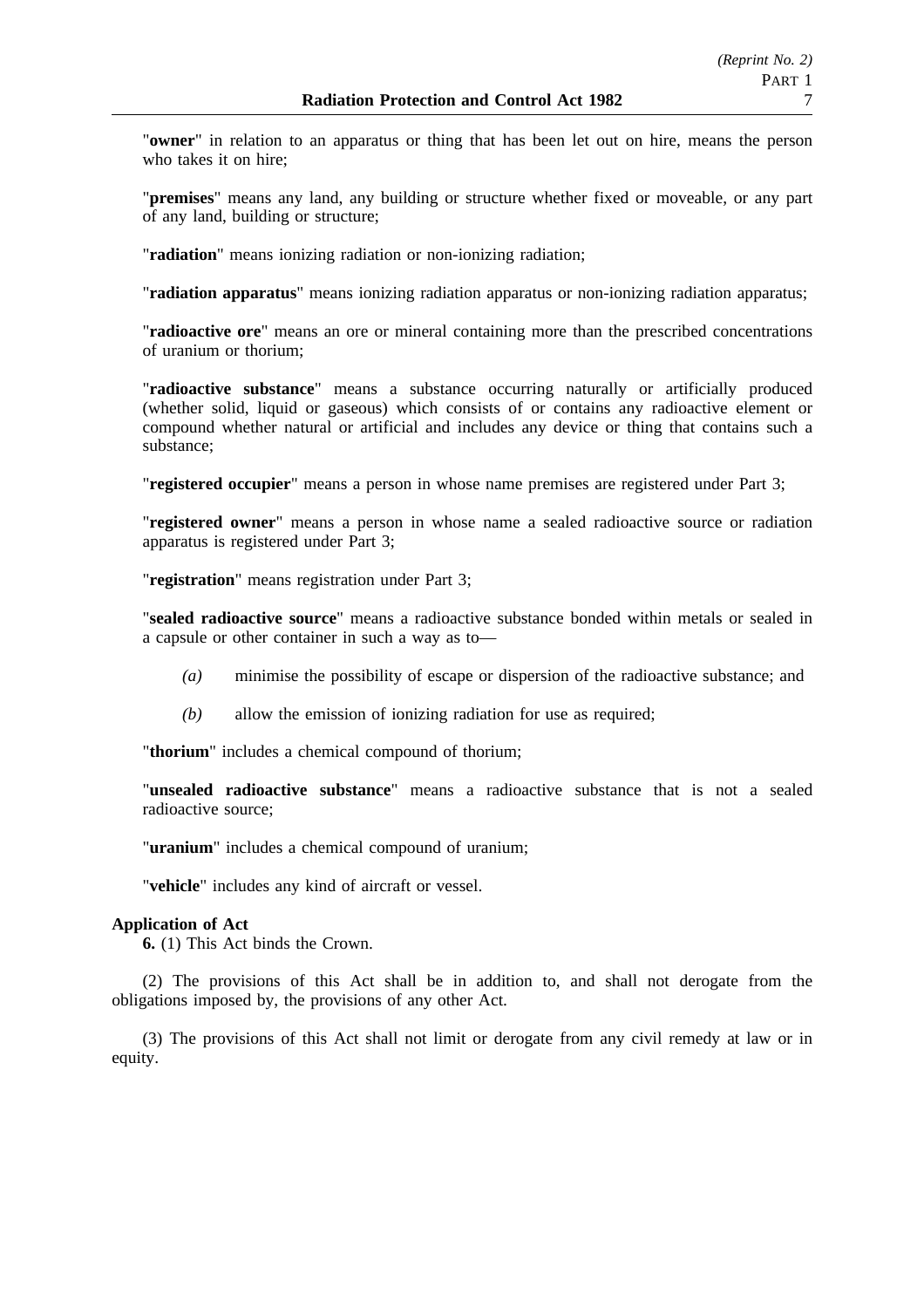## **PART 2 ADMINISTRATION**

\*\*\*\*\*\*\*\*\*\*

#### **Delegation**

**8.** (1) The Minister may delegate a power or function vested in or conferred on the Minister by or under this Act—

- *(a)* to a particular person or body; or
- *(b)* to the person for the time being holding or acting in a particular office or position.

(2) A power or function delegated under this section may, if the instrument of delegation so provides, be further delegated.

- (3) A delegation—
- *(a)* may be absolute or conditional; and
- *(b)* does not derogate from the power of the delegator to act in a matter; and
- *(c)* is revocable at will by the delegator.

#### **Radiation Protection Committee**

**9.** (1) There shall be a committee entitled the "Radiation Protection Committee".

- (2) The Committee shall consist of ten members appointed by the Governor, of whom—
- *(a)* one (who shall be the chairman of the Committee) shall be a member of the Commission or an officer or employee of the Department; and
- *(b)* one shall be a radiologist; and
- *(c)* one shall be a radiographer with expertise in the field of human diagnostic radiography; and
- *(d)* one shall be a person with expertise in the industrial uses of radiation; and
- *(e)* one shall be a person with expertise in the scientific uses of radiation; and
- *(f)* one shall be a person with expertise in the field of health physics; and
- *(g)* one shall be a medical practitioner with expertise in the field of nuclear medicine; and
- *(h)* one shall be a person with expertise in the mining and milling of radioactive ores; and
- *(i)* one shall be a person with expertise in the field of genetics and a knowledge of radiation genetics; and
- *(j)* one shall be a person with expertise in the field of environmental sciences.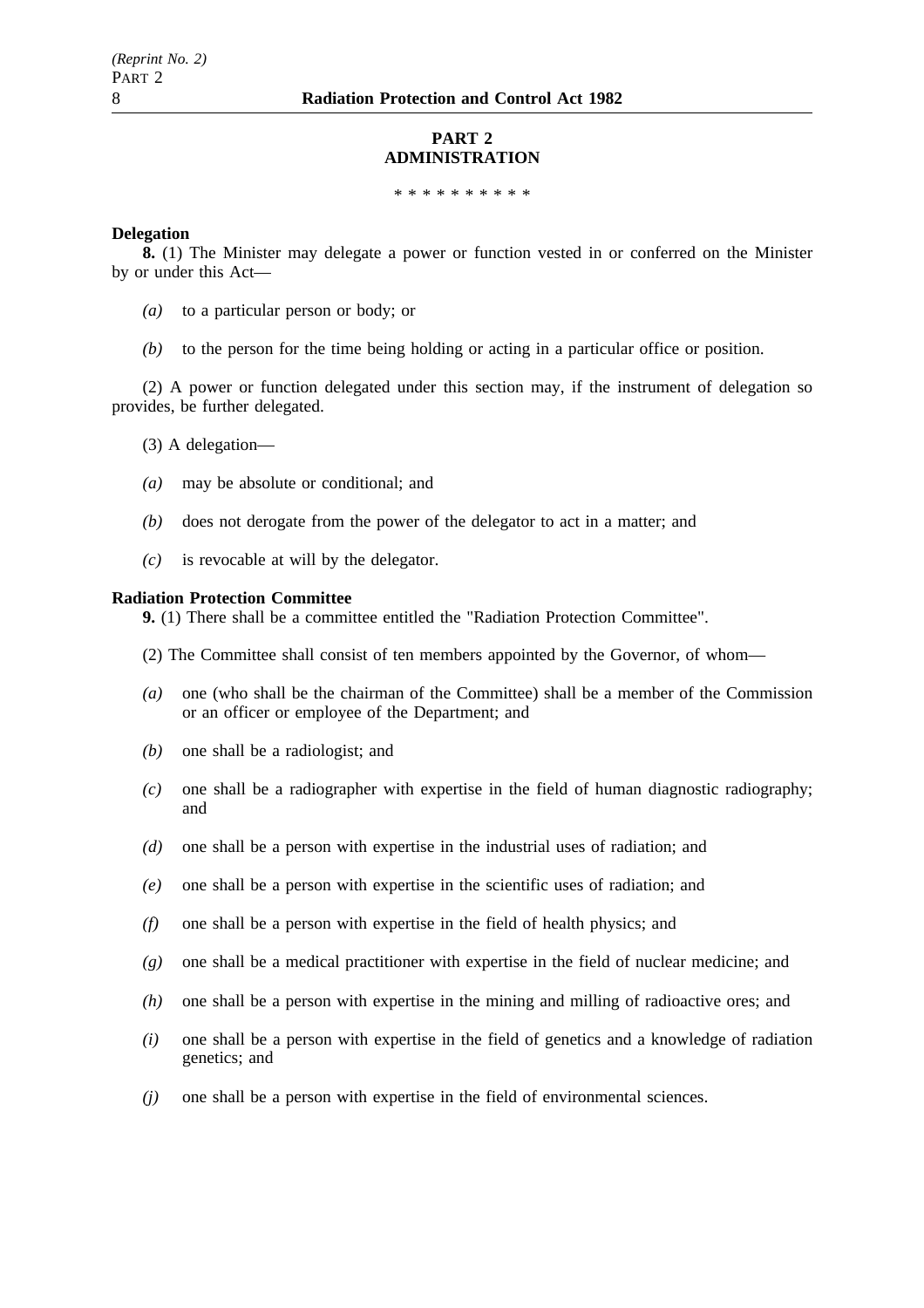#### **Terms and conditions of office**

**10.** (1) A member of the Committee shall be appointed for such term of office, not exceeding three years, and upon such conditions as may be determined by the Governor, and, upon the expiration of his term of office, shall be eligible for re-appointment.

(2) The Governor may appoint a suitable person to be a deputy of a member of the Committee and that person, while acting in the absence of that member, shall be deemed to be a member of the Committee with all the powers, rights and duties of the member of whom he is deputy.

(3) The Governor may remove a member of the Committee from office for—

- *(a)* a breach, or non-compliance with, the conditions of his appointment; or
- *(b)* mental or physical incapacity to carry out satisfactorily the duties of his office; or
- *(c)* neglect of duty; or
- *(d)* dishonourable conduct.
- (4) The office of a member of the Committee shall become vacant if—
- *(a)* he dies; or
- *(b)* his term of office expires; or
- *(c)* he resigns by written notice addressed to the Minister; or
- *(d)* he is removed from office pursuant to subsection (3).

(5) Upon the office of a member of the Committee becoming vacant, a person may be appointed in accordance with this Act to the vacant office, but, where the office of a member becomes vacant before expiration of his term of office, the person appointed in his place shall be appointed only for the balance of the term of his predecessor.

## **Quorum, etc.**

**11.** (1) Six members of the Committee shall constitute a quorum of the Committee and no business shall be transacted at a meeting of the Committee unless a quorum is present.

(2) The chairman of the Committee or, in his absence, his deputy shall preside at a meeting of the Committee and, in the absence of both the chairman and his deputy from a meeting of the Committee, the members of the Committee present at the meeting shall decide who is to preside at the meeting.

(3) A decision carried by a majority of the votes of the members of the Committee present at a meeting of the Committee shall be a decision of the Committee.

(4) Each member of the Committee shall be entitled to one vote on a matter arising for decision by the Committee and the person presiding at the meeting of the Committee shall, in the event of an equality of votes, have a second or casting vote.

(5) The Committee shall cause proper minutes to be kept of its proceedings at meetings.

(6) Subject to this Act, the business of the Committee shall be conducted in a manner determined by the Committee.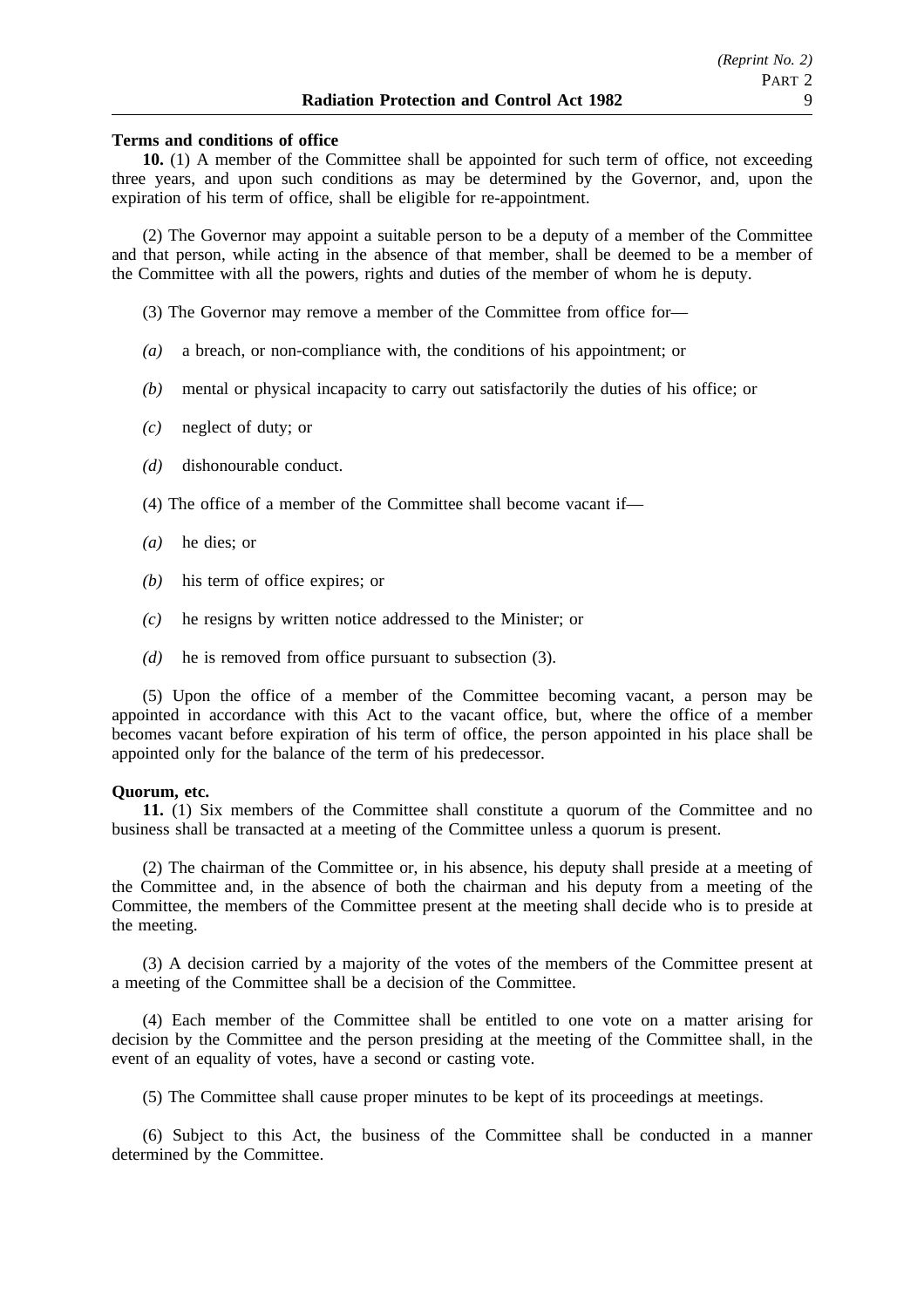## **Functions of the Radiation Protection Committee**

- **12.** The functions of the Committee are—
- *(a)* to advise the Minister in relation to the formulation of regulations under this Act; and

\*\*\*\*\*\*\*\*\*\*

- *(c)* to advise the Minister in relation to the granting of licences under this Act including the conditions to which they should be subject; and
- *(d)* to investigate and report upon any other matters relevant to the administration of this Act at the request of the Minister or the Commission or of its own motion.

#### **Provision of resources**

**13.** (1) The Minister may appoint an officer of the public service of the State to be the secretary to the Committee.

(2) The Department may provide the Committee with administrative assistance and facilities for the performance of its functions under this Act.

#### **Sub-committees**

**14.** (1) There shall be the following sub-committees of the Committee:

- *(a)* a sub-committee to report to the Committee on matters related to the diagnostic and therapeutic uses of radiation which shall consist of—
	- (i) the chairman of the Committee or his nominee; and
	- (ii) the members of the Committee appointed under section  $9(2)(b)$ , *(c)*, *(g)* and *(i)*; and
	- (iii) such other members of the Committee or other persons as may be appointed to the sub-committee by the Minister;
- *(b)* a sub-committee to report to the Committee on matters related to the industrial and scientific uses of radiation which shall consist of—
	- (i) the chairman of the Committee or his nominee; and
	- (ii) the members of the Committee appointed under section 9(2)*(d)*, *(e)* and *(i)*; and
	- (iii) such other members of the Committee or other persons as may be appointed to the sub-committee by the Minister;
- *(c)* a sub-committee to report to the Committee on matters related to the management and disposal of radioactive waste which shall consist of—
	- (i) the chairman of the Committee or his nominee; and
	- (ii) the members of the Committee appointed under section  $9(2)/h$ ) and *(j)*; and
	- (iii) such other members of the Committee or other persons as may be appointed to the sub-committee by the Minister;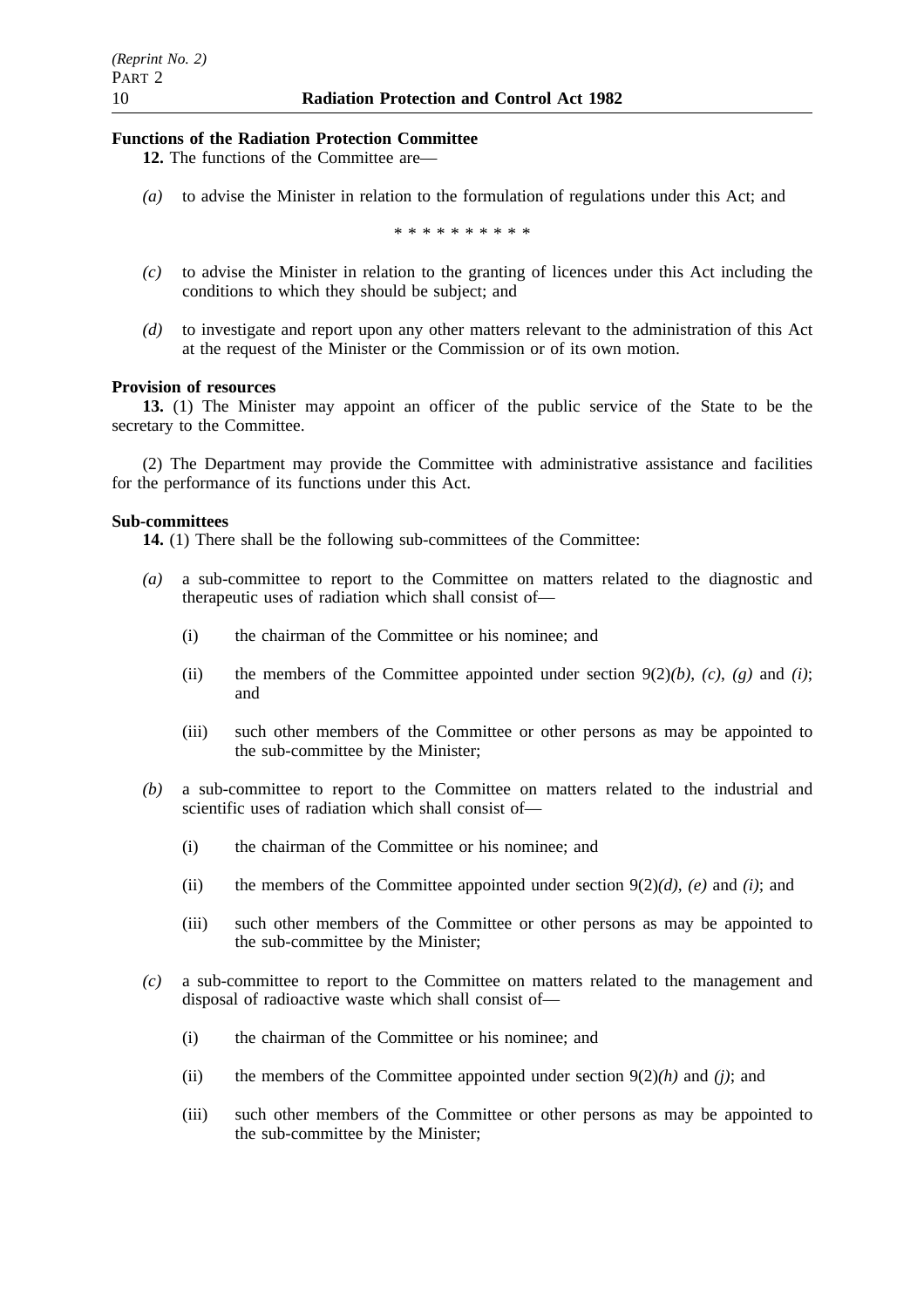- *(d)* a sub-committee to report to the Committee on matters related to the mining or milling of radioactive ores which shall consist of—
	- (i) the chairman of the Committee or his nominee; and
	- (ii) the members of the Committee appointed under section  $9(2)(f)$  and *(h)*; and
	- (iii) such other members of the Committee or other persons as may be appointed to the sub-committee by the Minister.

(2) The Minister may establish one or more other sub-committees of the Committee to report to the Committee on matters specified by the Minister.

- (3) A sub-committee established under subsection (2) shall consist of—
- *(a)* the chairman of the Committee or his nominee; and
- *(b)* such other members of the Committee or other persons as may be appointed to the sub-committee by the Minister.

(4) A sub-committee shall not act of its own motion but only in relation to matters referred to it by the Committee.

(5) Subject to this Act, the procedure for meetings of sub-committees shall be determined by the chairman of the Committee.

## **Disclosure of interests**

**15.** (1) A member of the Committee or a sub-committee of the Committee who has a direct or indirect pecuniary interest in any matter arising for decision by the body of which he is a member shall disclose the nature of his interest at a meeting of that body and the disclosure shall be recorded in the minutes of the body.

(2) A member of the Committee or a sub-committee of the Committee who has a direct or indirect pecuniary interest in a matter arising for decision by the body of which he is a member shall not take part in the making of that decision.

## **Authorised officers**

**16.** (1) The Minister may appoint an officer of the public service of the State to be an authorised officer for the purposes of this Act.

(2) A mines inspector shall, by virtue of his office, be an authorised officer for the purposes of this Act.

(3) The Minister shall provide each authorised officer with a certificate of identification in the prescribed form.

(4) An authorised officer shall, upon demand by any person in relation to whom he is exercising or proposing to exercise any of his powers under this Act, produce his certificate of identification for the inspection of that person.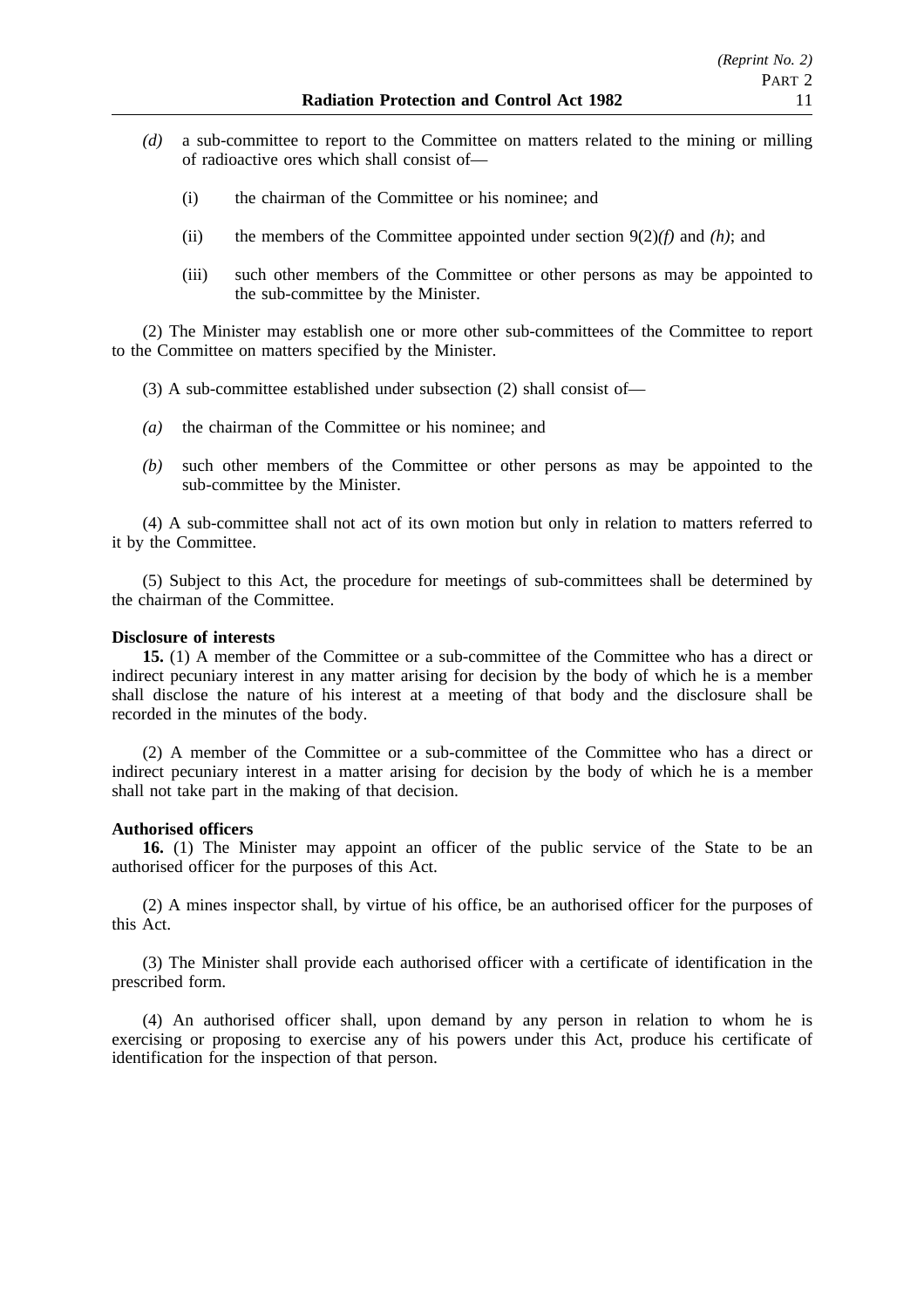## **Powers of authorised officers**

- **17.** (1) An authorised officer may—
- *(a)* for the purpose of determining whether a provision of this Act is being or has been complied with, enter at any time into or upon and inspect any premises or vehicle or anything in or on the premises or vehicle; and
- *(b)* where reasonably necessary for that purpose, break into or open any part of, or anything in or on, the premises or vehicle, or, in the case of a vehicle, give directions with respect to the stopping or moving of the vehicle; and
- *(c)* for the purpose of determining whether a provision of this Act is being or has been complied with—
	- (i) remove and examine, analyse or test anything or cause it to be examined, analysed or tested;
	- (ii) require any person to answer a question put to him (whether directly or through an interpreter);
	- (iii) require any person to produce for inspection any books, documents or records in his custody or control;
	- (iv) copy and take extracts from any books, documents or records; and
- *(d)* where he suspects on reasonable grounds that an offence against this Act has been committed, seize and retain anything that affords evidence of the offence, or in relation to which the offence is suspected of having been committed; and
- *(e)* require a person holding or required to hold an authority to produce the authority for inspection; and
- *(f)* give such directions as are reasonably necessary for, or incidental to, the effective exercise of his powers under this Act.

(2) An authorised officer shall not exercise a power conferred by subsection (1)*(a)* or *(b)* except—

- *(a)* in pursuance of a warrant issued by a justice; or
- *(b)* in relation to premises or a vehicle used in the course of—
	- (i) a business, operation or activity carried on in pursuance of an authority; or
	- (ii) mining or prospecting operations; or
- *(c)* in a case in which the authorised officer has reasonable grounds to believe that urgent action is required.

(3) A justice may, on the application of an authorised officer, issue a warrant authorising the exercise of powers under subsection (1)*(a)* or *(b)* if satisfied that the warrant is reasonably required for purposes related to the administration or enforcement of this Act.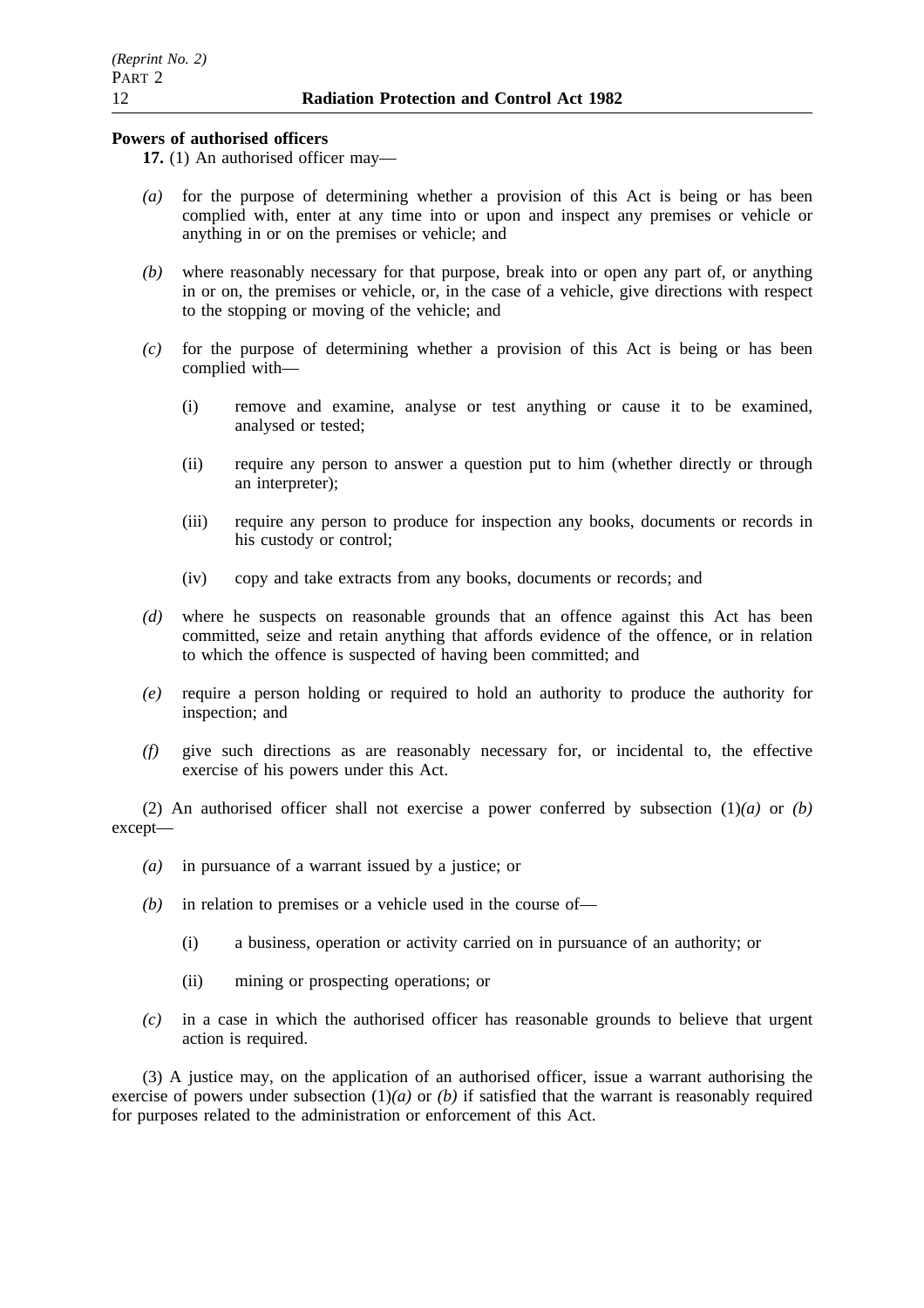(4) The powers conferred by subsection (1) are not exercisable by an authorised officer who is a mines inspector except in relation to a mining operation as defined by the *Mines and Works Inspection Act 1920-1978*.

(5) In the exercise of his powers under this Act, an authorised officer may be accompanied by such other persons as he considers necessary or desirable in the circumstances.

(6) A person shall not hinder or obstruct an authorised officer, or a person accompanying an authorised officer, in the exercise of his powers under this Act.

(7) Subject to subsection (8), a person to whom a question is put under this section shall not refuse or fail to answer the question to the best of his knowledge, information or belief.

(8) A person is not required to answer a question if the answer to the question would tend to incriminate him.

(9) A person given any direction, or of whom a requirement is made, under this section shall not refuse or fail to comply with the direction or requirement.

(10) Where anything has been seized under this section the following provisions shall apply:

- *(a)* if—
	- (i) proceedings are not instituted for an offence against this Act related to the thing seized within 12 months after its seizure; or
	- (ii) proceedings having been so instituted, the thing seized is not ordered to be forfeited to the Crown,

the person from whom it was seized or any person with legal title to it shall be entitled to recover it, or, if it has been destroyed or damaged or has deteriorated, to recover from the Minister by action in any court of competent jurisdiction compensation for the loss suffered;

- *(b)* a court convicting a person of an offence against this Act related to the thing seized may, in addition to imposing a penalty, order that it be forfeited to the Crown;
- *(c)* where anything is ordered to be forfeited to the Crown, it shall be disposed of in such manner as the Minister directs, and, if sold, the proceeds of the sale shall be paid into the General Revenue of the State.

## **Restriction on interests of authorised officers**

**18.** An authorised officer shall not, without the consent of the Minister—

- *(a)* have any proprietary or pecuniary interest in a business, or a corporation or trust that has an interest in a business, that engages in any activity regulated by this Act; or
- *(b)* act as agent for a person who has any such proprietary or pecuniary interest in any matter connected with such a business.

## **Secrecy**

**19.** A person who is engaged or has been engaged in any office or position connected with the administration of this Act shall not, otherwise than in the performance of the duties or functions appertaining to that office or position, divulge or communicate any information obtained by virtue of that office or position.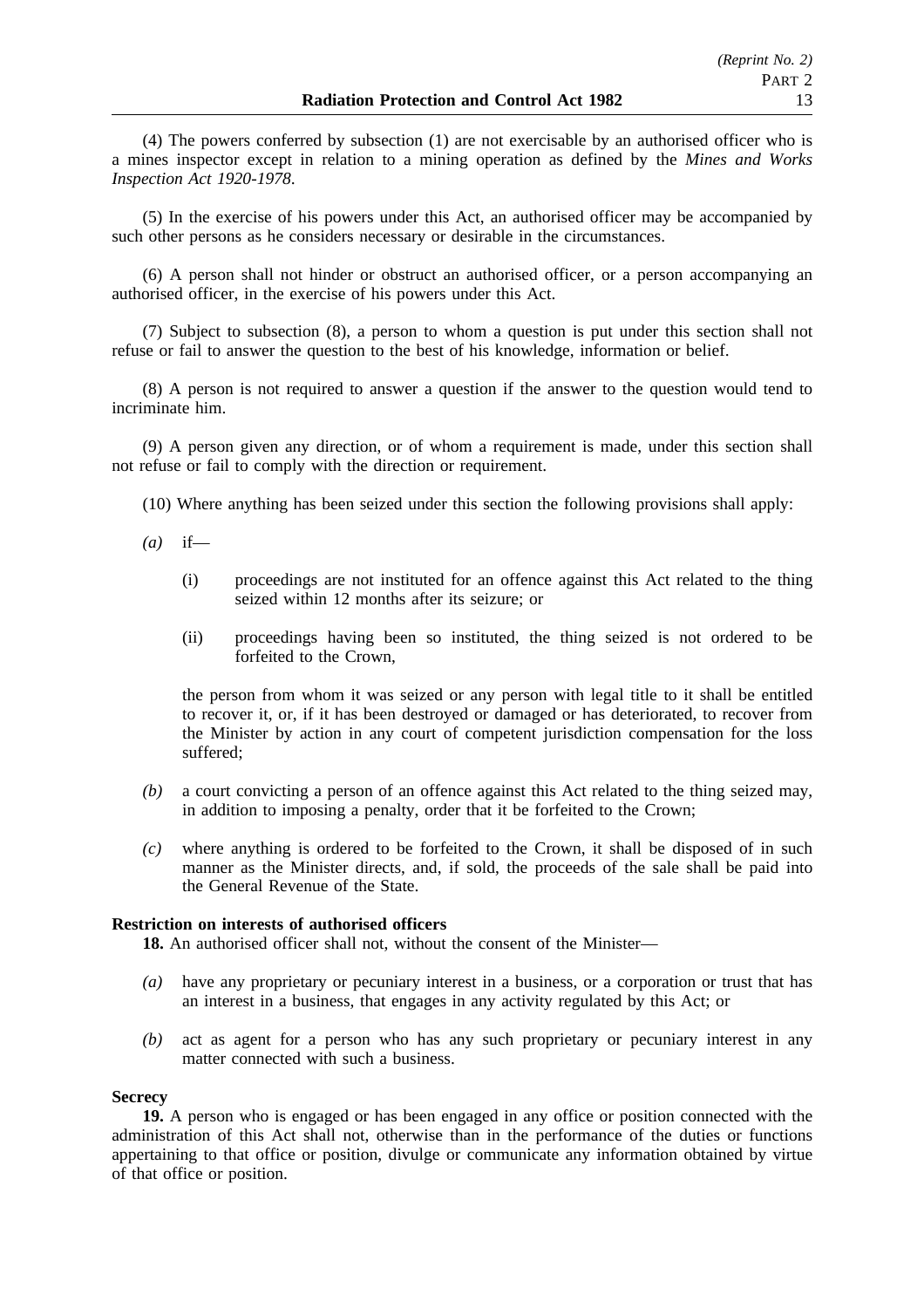#### **False representation**

**20.** A person shall not falsely represent, by words or conduct, that he is engaged in or associated with the administration of this Act.

## **Immunity from personal liability**

**21.** (1) No personal liability shall attach to a member of the Committee or a sub-committee of the Committee, or an authorised officer, for any act or omission by him, or a body of which he is a member, in good faith and in the exercise or discharge, or purported exercise or discharge, of his or its powers, duties or functions under this Act.

(2) A liability that would, but for subsection (1), lie against a person shall lie against the Crown.

#### **Annual report**

**22.** (1) The Commission shall, not later than a date stipulated by the Minister, in each year present to the Minister a report on the administration of this Act during the financial year last expiring before that date.

(2) The Minister shall cause a copy of the report of the Commission to be laid before each House of Parliament as soon as practicable after his receipt of the report.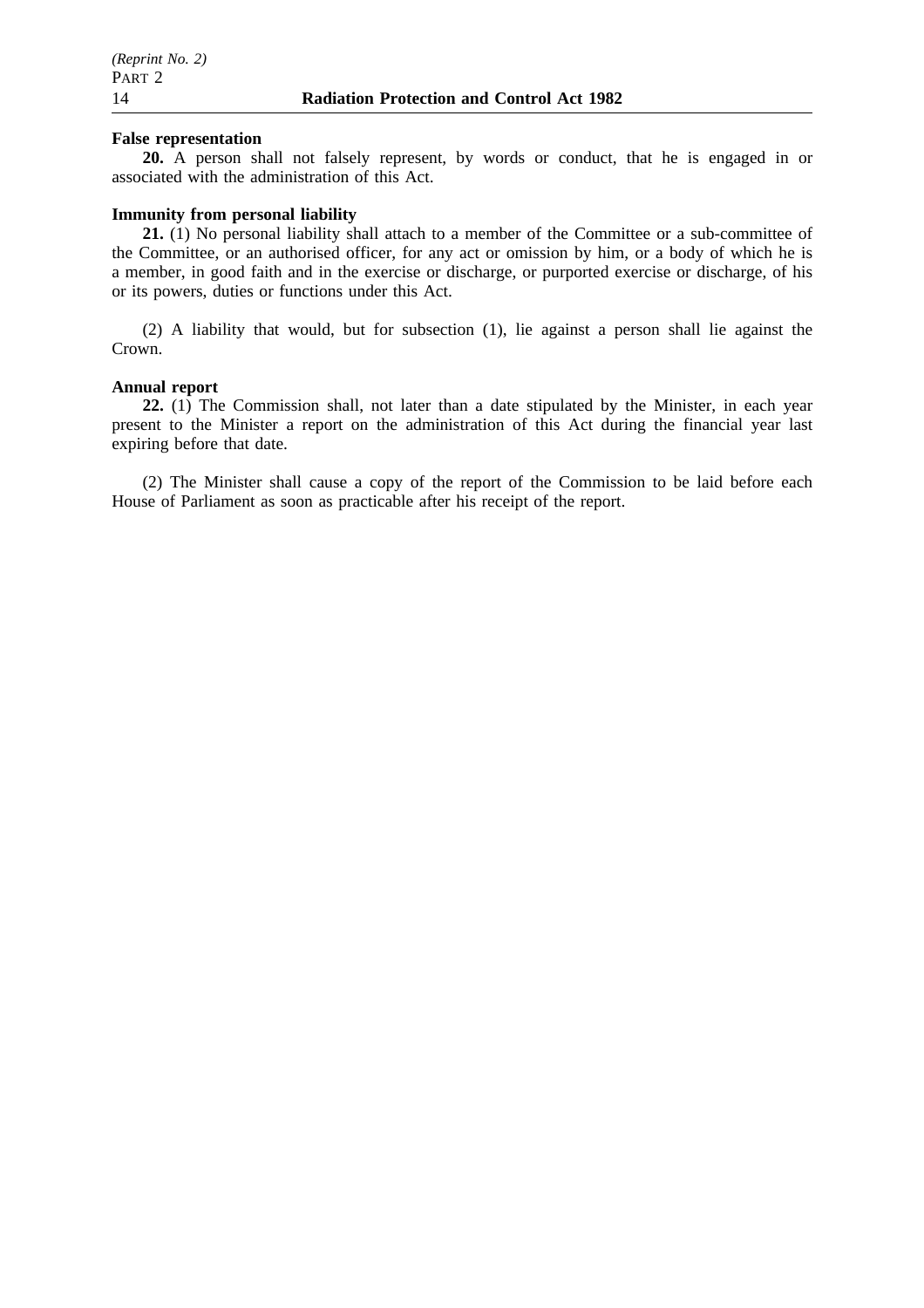## **PART 3 RADIATION PROTECTION AND CONTROL**

## **DIVISION 1—GENERAL OBJECTIVE**

#### **General objective**

**23.** (1) The Minister and the Committee shall, in exercising and discharging his or its powers, functions and duties under this Act and any other person shall, in carrying on any activity related to radioactive substances or ionizing radiation apparatus, endeavour to ensure that exposure of persons to ionizing radiation is kept as low as reasonably achievable, social and economic factors being taken into account.

(2) Subsection (1) does not apply to exposure of a person while the person is undergoing radiotherapy.

## **DIVISION 2—RADIOACTIVE SUBSTANCES**

## **Licence to mine or mill radioactive ores**

**24.** (1) A person shall not carry out operations for the mining or milling of radioactive ores unless the operations are authorised by a licence under this section.

(2) Subsection (1) does not apply to operations of a prescribed class.

(3) Subject to this section, the Minister may, upon application in the prescribed form, grant a licence under this section.

(4) The Minister shall not grant a licence under this section unless satisfied that the proposed operations would comply with the regulations.

(4a) A fee of an amount determined in accordance with the regulations is payable in respect of each year of the term of a licence under this section.

(4b) The fee for the first year of the term of a licence under this section must be paid before the grant of the licence and the fee for each succeeding year must be paid on or before the anniversary of the date of the grant of the licence or, if it has been renewed, the anniversary of the date of its last renewal.

(4c) The amount of any annual fee for a licence not paid as required under this section may be recovered from the holder of the licence by action in a court of competent jurisdiction as a debt due to the Minister.

(5) A licence under this section must specify the operations to which it applies and the places at which those operations may be carried out.

(6) Contravention of, or failure to comply with, this section constitutes a minor indictable offence.

\*\*\*\*\*\*\*\*\*\*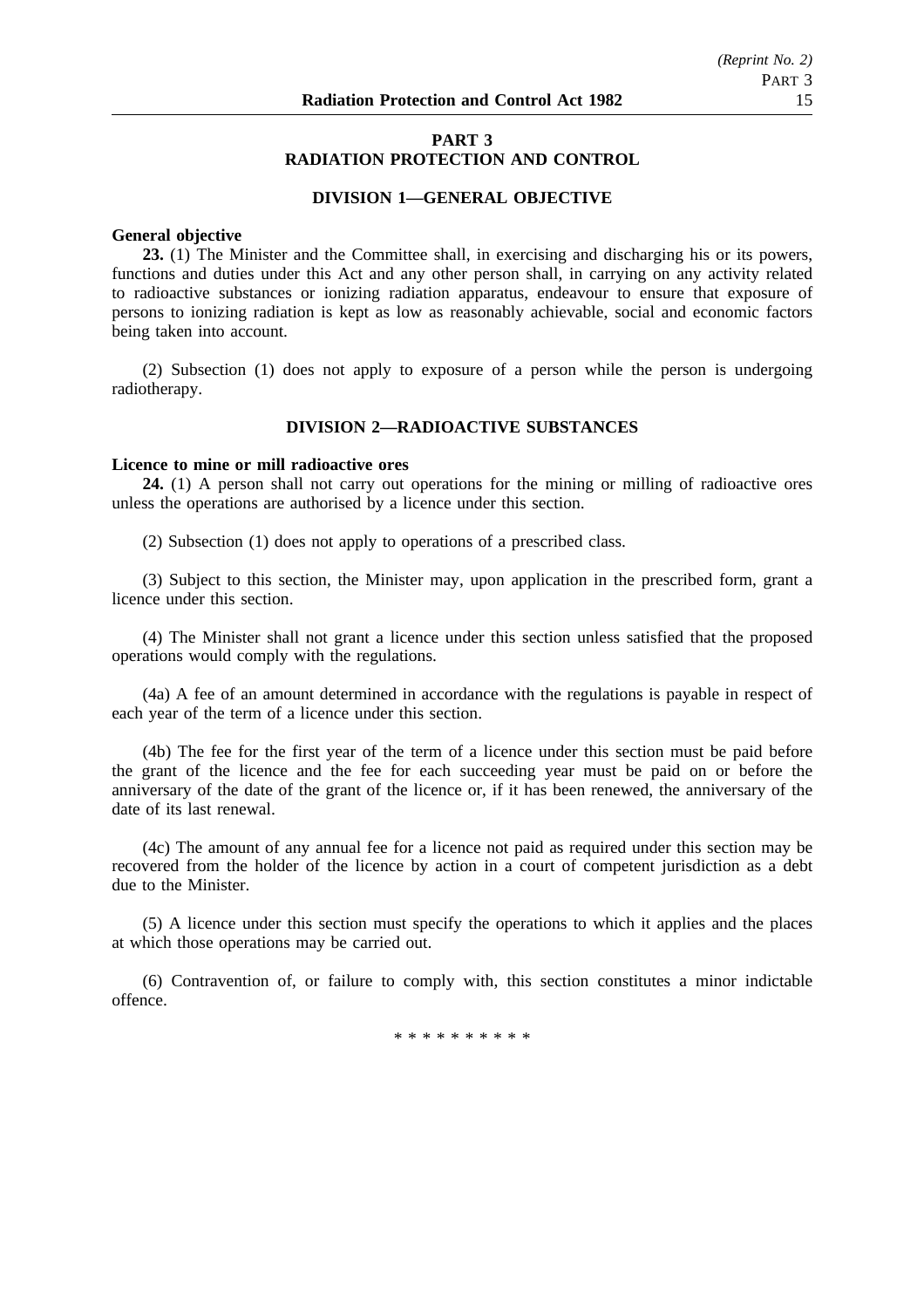## **Limits of exposure to ionizing radiation for mining or milling operations not to be more stringent than limits fixed under certain codes, etc.**

**26.** Notwithstanding any other provisions of this Act, no limit of exposure to ionizing radiation shall be fixed by any regulation or condition made or imposed under this Act in relation to an operation for the mining or milling of radioactive ores that is more stringent than the most stringent of all the limits, or less stringent than the least stringent of all the limits, for the time being fixed in relation to such operations in the codes, standards and recommendations approved or published under the *Environment Protection (Nuclear Codes) Act 1978* of the Commonwealth or any other Act or law of the Commonwealth or by the National Health and Medical Research Council, the International Commission on Radiological Protection or the International Atomic Energy Agency.

## **Operations for enrichment or conversion of uranium not to be carried on until proper controls imposed**

**27.** (1) No person shall carry on any operation for the conversion or enrichment of uranium.

- (2) Contravention of subsection (1) shall constitute a minor indictable offence.
- (3) This section shall expire on a date to be fixed by proclamation.

(4) A proclamation shall not be made for the purposes of subsection (3) unless the Governor is satisfied that proper provision has been made for the control of operations for the conversion or enrichment of uranium.

## **Licence to use or handle radioactive substances**

**28.** (1) A natural person shall not use or handle a radioactive substance unless that use or handling is authorised by a licence or temporary licence under this section.

- (2) Subsection (1) does not apply—
- *(a)* to the use or handling of radioactive substances in the course of operations authorised under another provision of this Act; or
- *(b)* to a person or substance of a prescribed class.

(3) The Minister may, upon application in the prescribed form and payment of the prescribed fee, grant a licence or a temporary licence under this section.

(4) The Minister shall not grant a licence or temporary licence under this section unless the Minister is satisfied—

- *(a)* that the applicant is a fit and proper person to hold a licence under this section; and
- *(b)* that the applicant has appropriate knowledge of the principles and practices of radiation protection to carry on the activities proposed to be carried on by the applicant in pursuance of the licence.
- (5) Where the Minister grants a temporary licence under this section—
- *(a)* the licence shall, subject to this Act, have effect for such period, not exceeding three months, as may be specified in the licence; and
- *(b)* the Minister shall ensure that the Committee is advised of the granting of the licence at the next meeting of the Committee held after the granting of the licence.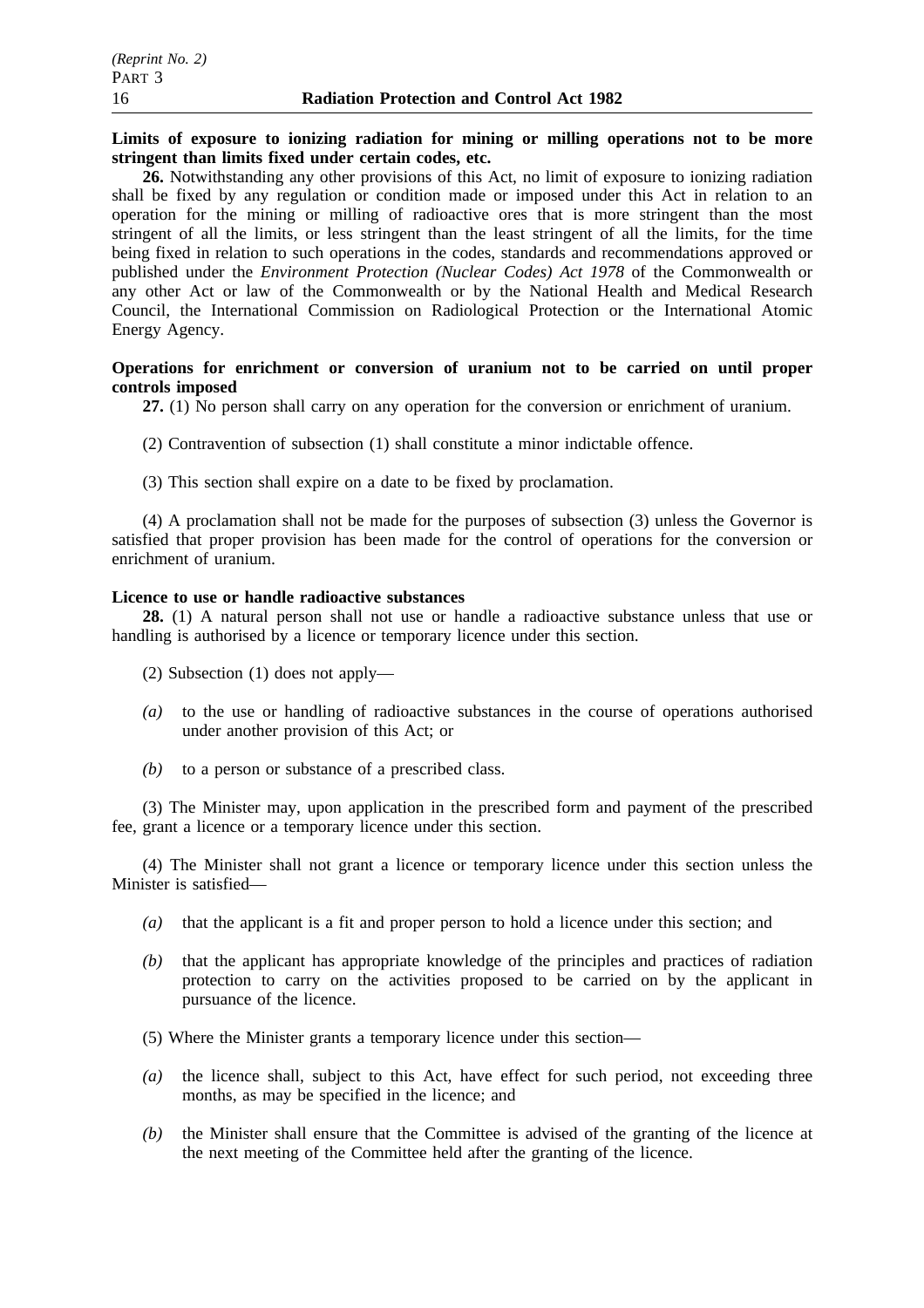\*\*\*\*\*\*\*\*\*\*

#### **Registration of premises in which unsealed radioactive substances are handled or kept**

**29.** (1) Any premises in which an unsealed radioactive substance is kept or handled must be registered under this section in the name of the occupier of the premises.

(2) Where premises required to be registered under this section in the name of the occupier are not so registered, the occupier shall be guilty of an offence.

(3) Subsection (1) does not apply—

- *(a)* in relation to the keeping or handling of radioactive substances in the course of operations authorised under another provision of this Act; or
- *(b)* to or in relation to any premises or substance of a prescribed class.

(4) The Minister may, upon application in the prescribed form and payment of the prescribed fee, register the premises in the name of the occupier of the premises.

(5) The Minister shall not register premises under this section unless the Minister is satisfied that the premises comply with the regulations.

\*\*\*\*\*\*\*\*\*\*

#### **Registration of sealed radioactive source**

**30.** (1) A sealed radioactive source must be registered under this section in the name of the owner of the source.

(2) Where a sealed radioactive source required to be registered under this section in the name of the owner is not so registered, the owner shall be guilty of an offence.

(3) Subsection (1) does not apply to a sealed radioactive source of a prescribed class.

(4) The Minister may, upon application in the prescribed form and payment of the prescribed fee, register a sealed radioactive source in the name of the owner of the source.

(5) The Minister shall not register a sealed radioactive source under this section unless the Minister is satisfied that the source has been constructed, contained, shielded and installed in accordance with the regulations.

(6) Where the Minister refuses to register a sealed radioactive source under this section, the Minister may, by notice in writing, forfeit the source to the Crown, in which case, the source may be seized by an authorised officer and disposed of in such manner as the Minister directs.

\*\*\*\*\*\*\*\*\*\*

#### **DIVISION 3—RADIATION APPARATUS**

#### **Licences to operate radiation apparatus**

**31.** (1) No person (being a natural person) shall operate—

*(a)* any ionizing radiation apparatus; or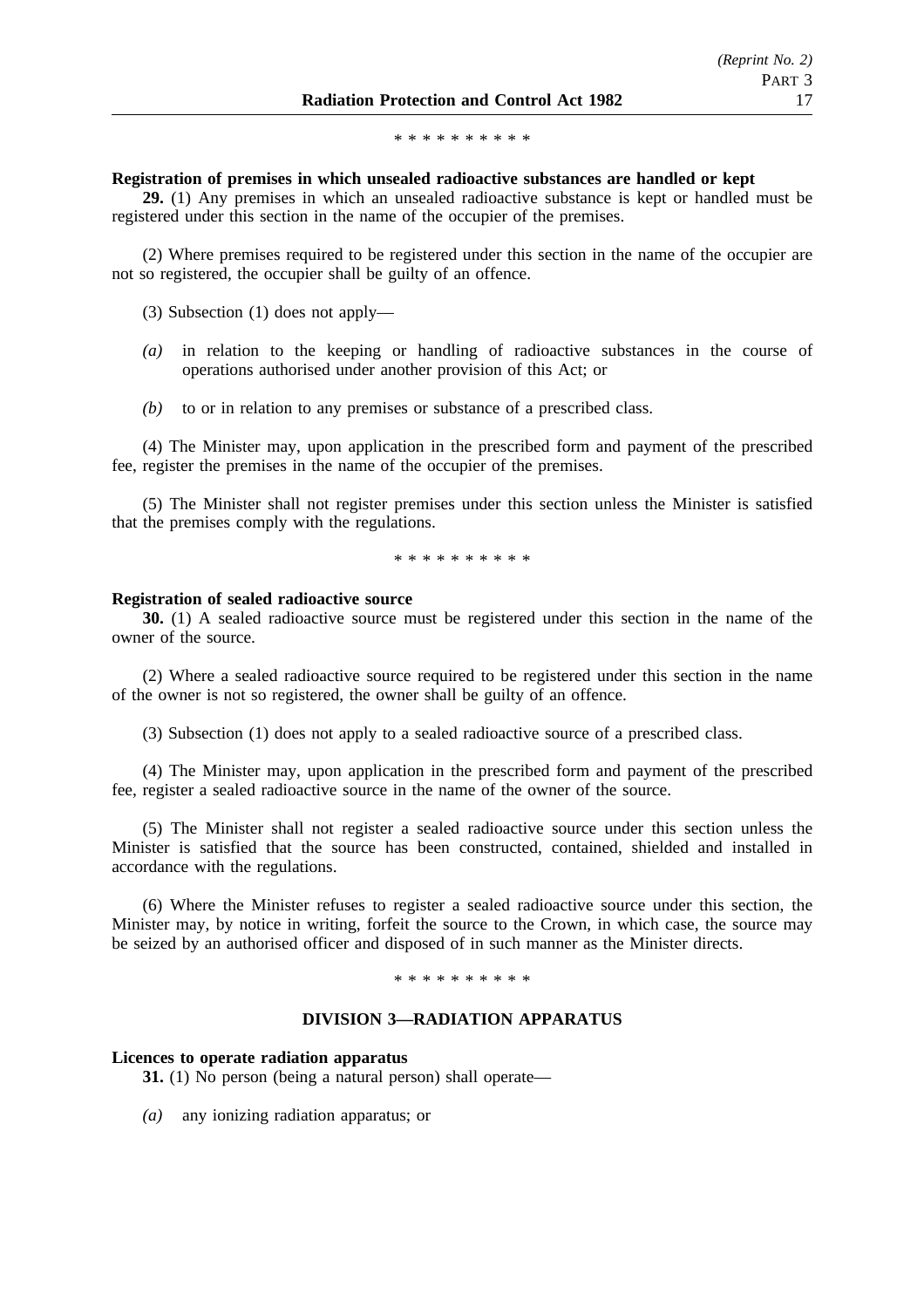*(b)* any non-ionizing radiation apparatus of a prescribed class,

unless he holds a licence or temporary licence under this section.

(2) Subsection  $(1)(a)$  does not apply to a person or apparatus of a prescribed class.

(3) The Minister may, upon application in the prescribed form and payment of the prescribed fee, grant a licence or temporary licence under this section.

(4) The Minister shall not grant a licence or temporary licence under this section unless the Minister is satisfied—

- *(a)* that the applicant is a fit and proper person to hold a licence under this section; and
- *(b)* that—
	- (i) the applicant has the qualifications prescribed in relation to the operations proposed to be carried on by the applicant in pursuance of the licence; or
	- (ii) that the applicant has appropriate knowledge of the principles and practices of radiation protection to carry on such operations.
- (5) Where the Minister grants a temporary licence under this section—
- *(a)* the licence shall, subject to this Act, have effect for such period, not exceeding three months, as may be specified in the licence; and
- *(b)* the Minister shall ensure that the Committee is advised of the granting of the licence at the next meeting of the Committee held after the granting of the licence.

\*\*\*\*\*\*\*\*\*\*

#### **Registration of radiation apparatus**

**32.** (1) Any—

- *(a)* ionizing radiation apparatus; or
- *(b)* non-ionizing radiation apparatus of a prescribed class,

must be registered under this section in the name of the owner of the apparatus.

(2) Where any ionizing radiation apparatus or non-ionizing radiation apparatus required to be registered under this section in the name of the owner is not so registered, the owner shall be guilty of an offence.

(3) Subsection  $(1)(a)$  does not apply to an apparatus of a prescribed class.

(4) The Minister may, upon application in the prescribed form and payment of the prescribed fee, register radiation apparatus in the name of the owner of the apparatus.

(5) The Minister shall not register any radiation apparatus under this section unless the Minister is satisfied that the apparatus has been constructed, shielded and installed in accordance with the regulations.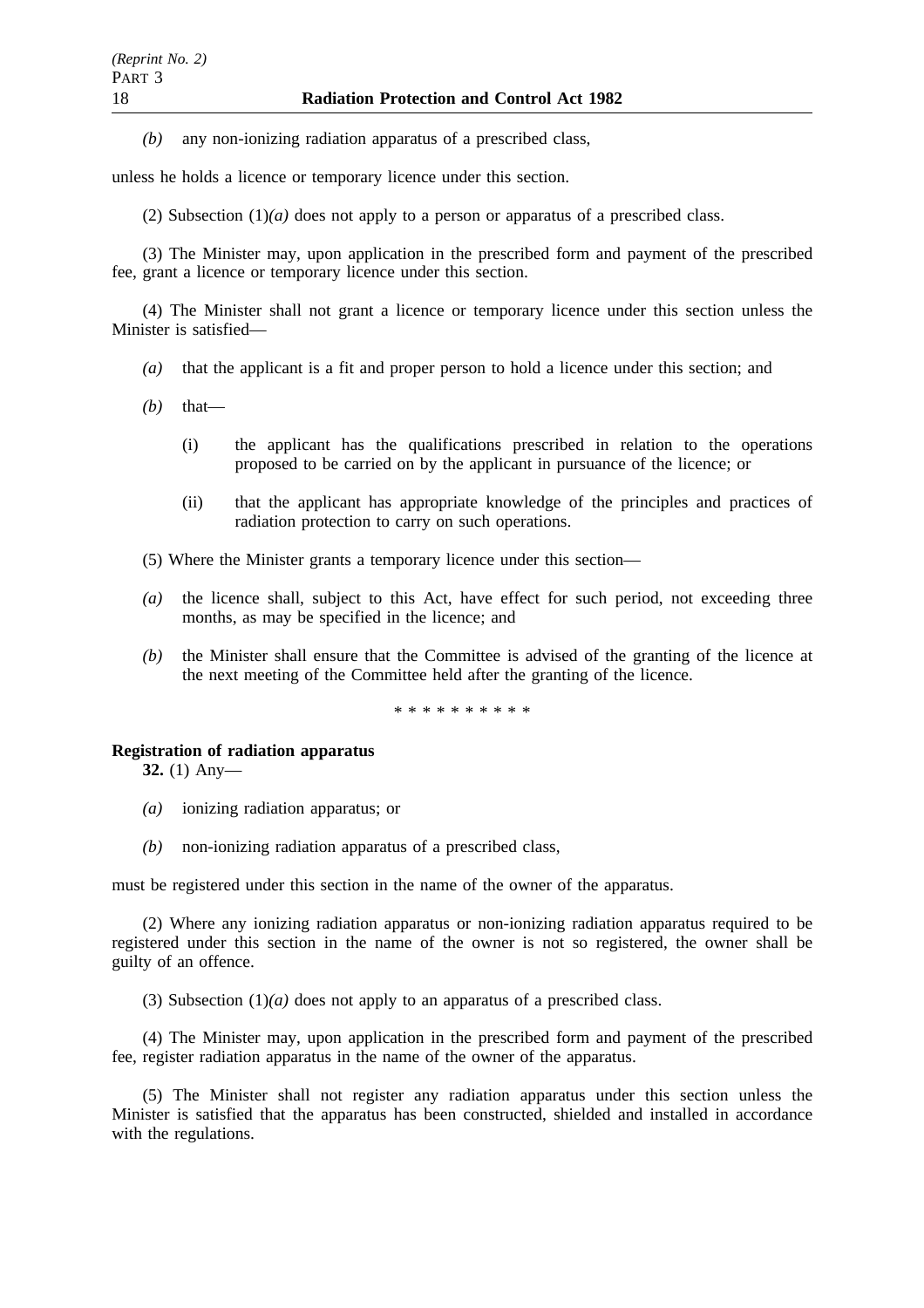(6) Where the Minister refuses to register an ionizing radiation apparatus or non-ionizing radiation apparatus under this section, the Minister may, by notice in writing, forfeit the apparatus to the Crown, in which case, the apparatus may be seized by an authorised officer and disposed of in such manner as the Minister directs.

\*\*\*\*\*\*\*\*\*\*

## **Offence for registered owner to cause, suffer or permit unlicensed person to operate radiation apparatus**

**33.** Where the registered owner of any radiation apparatus causes, suffers or permits the apparatus to be operated by a person who is required to hold but does not hold a licence under section 31 to operate the apparatus, the registered owner shall be guilty of an offence.

## **DIVISION 4—GENERAL PROVISIONS WITH RESPECT TO AUTHORITIES**

## **Minister may require information to determine applications**

**34.** The Minister may, before determining an application for a licence or registration—

- *(a)* require the applicant to furnish such further information as the Minister may require to determine the application; and
- *(b)* require the applicant to verify by statutory declaration any information contained in, or furnished for the purposes of, the application.

## **Minister required to refer certain matters to the Committee**

**35.** (1) The Minister shall, before determining an application for a licence (not being a temporary licence), refer the application to the Committee and the Commission for its advice and give due consideration to the advice of the Committee and the Commission.

\*\*\*\*\*\*\*\*\*\*

## **Conditions of authorities**

**36.** (1) Subject to this section, a licence or registration is subject to—

- *(a)* such conditions as are included in the licence or the certificate of registration at the time of grant; and
- *(b)* such conditions as are attached to the licence or registration under this section.
- (2) The Minister may, by notice in writing to the holder of a licence or registration—
- *(a)* attach a condition to the licence or registration; or
- *(b)* vary or revoke a condition of the licence or registration.

(3) A decision of the Minister to attach a condition to, or to vary a condition of, a licence or registration takes effect at the expiration of one month from the date on which notice is given under subsection (2), but if an application for review of the decision is made the Supreme Court may suspend the operation of the decision until the application is determined.

(4) The holder of a licence or registration shall not contravene, or fail to comply with, a condition of the licence or registration.

(5) Contravention of, or failure to comply with, a condition of a mining licence constitutes a minor indictable offence.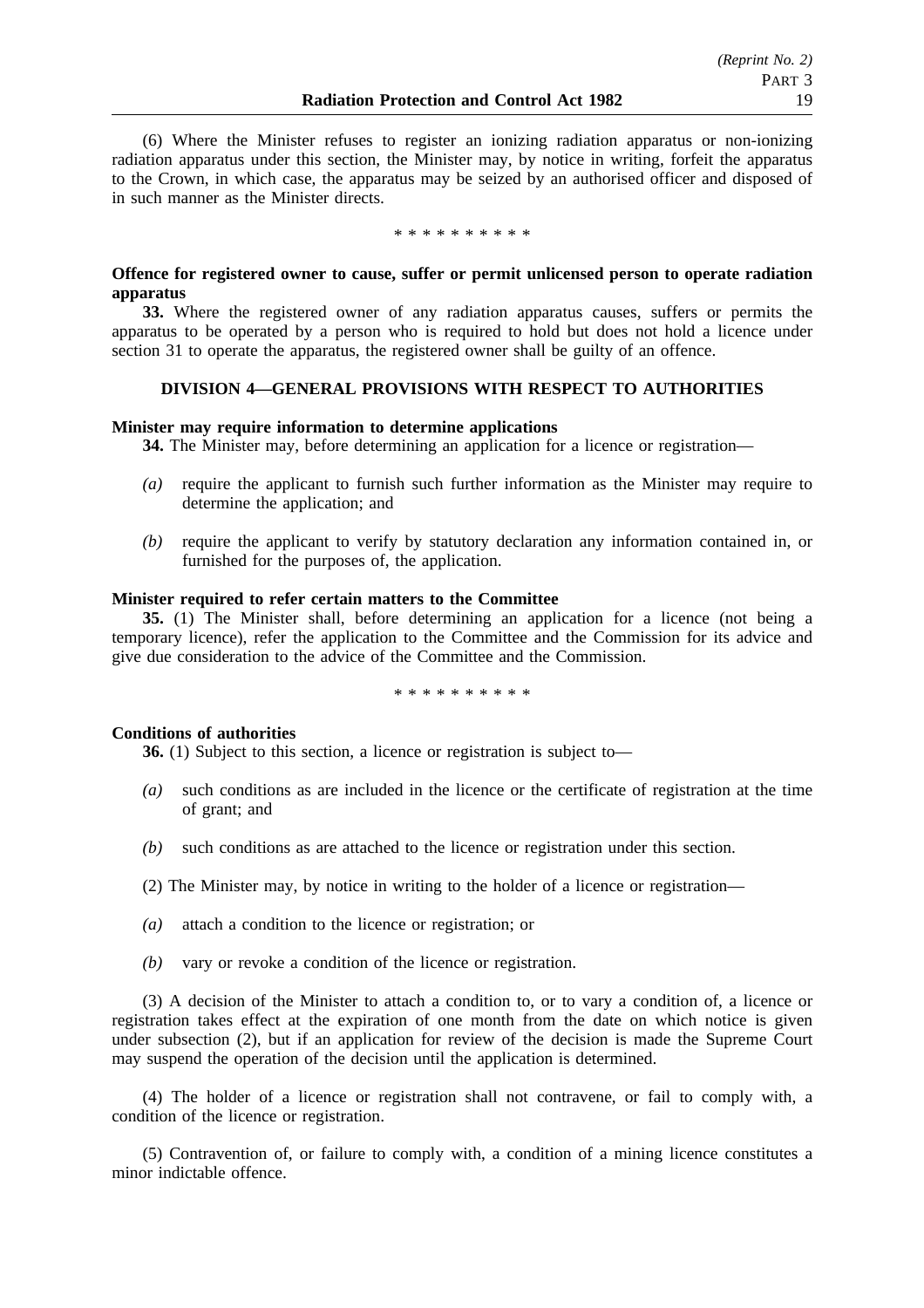#### **Term of licences and registration and their renewal**

**37.** (1) A licence or registration shall, subject to this Act, remain in force for such term as the Minister may specify in the licence or certificate of registration.

(2) The Minister shall, subject to this Act, upon application made in the prescribed manner and form and payment of the prescribed fee, renew a licence or registration.

(3) A licence or registration renewed under this section shall, subject to this Act, remain in force for such term (being not less than twelve months) as the Minister may specify in the licence or certificate of registration.

(4) In this section—

"**licence**" does not include a temporary licence;

"**prescribed fee**" means—

- *(a)* in relation to a licence under section 24—the annual fee payable under that section in respect of the year of the term of the licence commencing on the date of its renewal; or
- *(b)* in any other case—the fee prescribed for renewal of the licence or registration.

#### **Register**

**38.** (1) The Minister shall keep a register of licences and registrations granted under this Act in such form and containing such information as may be prescribed.

(2) The register referred to in subsection (1) shall be made available for public inspection.

\*\*\*\*\*\*\*\*\*\*

#### **Surrender, suspension and cancellation of licences and registration**

**40.** (1) The holder of a licence or certificate of registration may surrender the licence or certificate.

- (2) The Minister may suspend or cancel a licence or registration if the Minister is satisfied—
- *(a)* that the grant of the licence or registration was obtained improperly; or
- *(b)* that the holder of the licence or certificate of registration has contravened, or failed to comply with, a condition of the licence or registration; or
- *(c)* that the holder of the licence or certificate of registration has been convicted of an offence against this Act; or
- *(d)* that, in the case of a licence, the holder of the licence has ceased to hold a qualification upon the basis of which the Minister granted the licence.

(2a) The Minister shall specify in every order for cancellation the time at which the order will take effect.

(2b) The Minister shall specify in every order for suspension the time at which the suspension will take effect.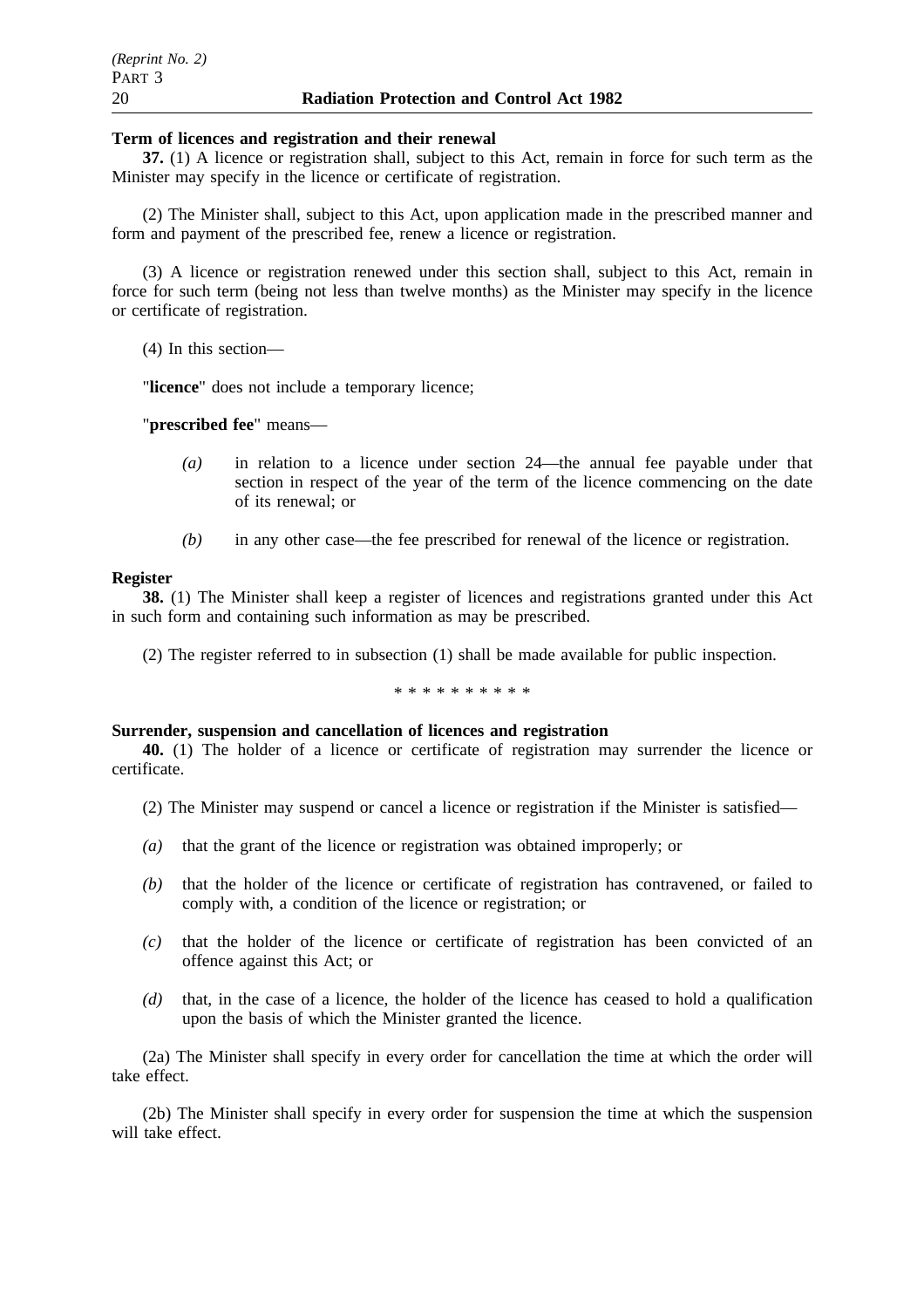- (3) A licence or registration—
- *(a)* surrendered under this section shall, from the time of surrender, cease to be of any force or effect; or
- *(ab)* cancelled under this section shall, from the time at which the order for cancellation takes effect, cease to be of any force or effect; or
- *(b)* suspended under this section shall be of no force or effect for the period of the suspension.

(4) Where a licence or registration has been suspended under this section, it may be renewed but shall remain subject to suspension until the expiration of the period of suspension.

- (4a) Where a registration is suspended, the Minister may give such directions in relation to—
- *(a)* the use or occupation of the premises and the use, handling or storage of the unsealed radioactive substance; or
- *(b)* the operation, use or storage of the sealed radioactive source or radiation apparatus,

during the period of the suspension as the Minister considers appropriate.

- (4b) Where a registration is cancelled, the Minister may—
- *(a)* in the case of premises, give such directions as the Minister considers appropriate in relation to the use or occupation of the premises and the disposal of the unsealed radioactive substance; or
- *(b)* in the case of a sealed radioactive source or radiation apparatus—
	- (i) give such directions as the Minister considers appropriate in relation to the disposal of the source or apparatus; or
	- (ii) by notice in writing forfeit the source or apparatus to the Crown.

(4c) Where pursuant to subsection  $(4b)(b)(ii)$  the Minister forfeits a sealed radioactive source or radiation apparatus, the source or apparatus may be seized by an authorised officer and disposed of as the Minister directs.

(4d) The person in whose name any premises, sealed radioactive source or radiation apparatus was registered shall not contravene, or fail to comply with, a direction given by the Minister pursuant to subsection (4a) or (4b).

(5) Where the Minister suspends or cancels a licence or registration under this section, the Minister shall advise the Committee of that fact.

#### **Review of decisions relating to authorities**

**41.** (1) Any person aggrieved by a decision of the Minister—

- *(a)* to refuse to grant a licence or registration; or
- *(b)* to attach a condition to a licence or registration; or
- *(c)* to vary a condition of a licence or registration; or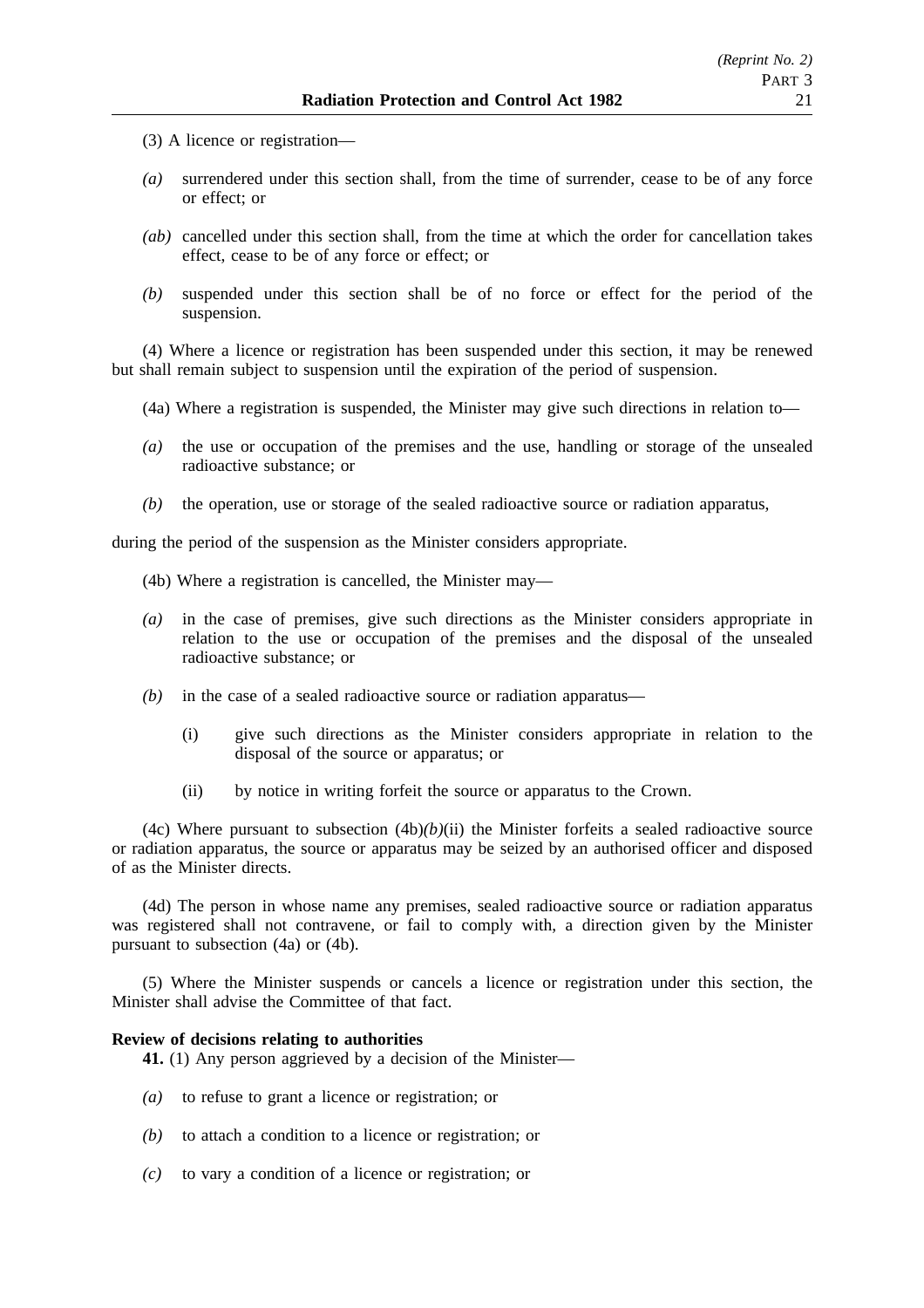- *(d)* to suspend a licence or registration; or
- *(e)* to cancel a licence or registration; or
- *(f)* to give a direction in relation to the suspension or cancellation of a licence or registration,

may apply to the Supreme Court for a review of the decision.

(2) The application for review must be made within one month after the making of the decision to be reviewed, but the Supreme Court may, if it is satisfied that it is just and reasonable in the circumstances to do so, dispense with the requirement that the application be so made.

(3) A person making a decision referred to in subsection (1) shall, if so requested in writing by any person affected by the decision, give a written statement of the reasons for the decision.

(4) If a written statement of the reasons for the decision is not given at the time of the making of the decision and the person affected by the decision within fourteen days requests in writing that he be given a written statement of the reasons, the time for making the application for review shall run from the time of service upon the person of the written statement of those reasons.

(5) The Supreme Court may, on the review, do one or more of the following, according to the nature of the case—

- *(a)* confirm the decision subject to the review;
- *(b)* substitute, or make in addition, any decision that should in the opinion of the Court have been made in the first instance;
- *(c)* make any further or other order as to costs or any other matter that the case requires.

# **DIVISION 5—DANGEROUS SITUATIONS**

## **Powers to deal with dangerous situations**

**42.** (1) Where the Minister considers that a dangerous or potentially dangerous situation exists involving actual or threatened exposure of any person to excessive radiation or contamination of any person or place by radioactive substances—

- *(a)* the person responsible for the danger or potential danger or any person affected by it may be directed to take, or refrain from taking, any specified action; or
- *(b)* the radiation apparatus or radioactive substances giving rise to the danger or potential danger or anything contaminated or affected thereby may be seized, removed, disposed of, treated or otherwise dealt with; or
- *(c)* any other direction may be given, or action taken,

to avoid, remove or alleviate the danger or potential danger.

(2) Directions may be given or action taken under subsection (1) by the Minister or, with the prior approval of the Minister, by an authorised officer, member of the police force, or other person appointed for the purpose by the Minister.

(3) An authorised officer may exercise the powers conferred by subsection (1) without the prior approval of the Minister if he considers that the danger is imminent.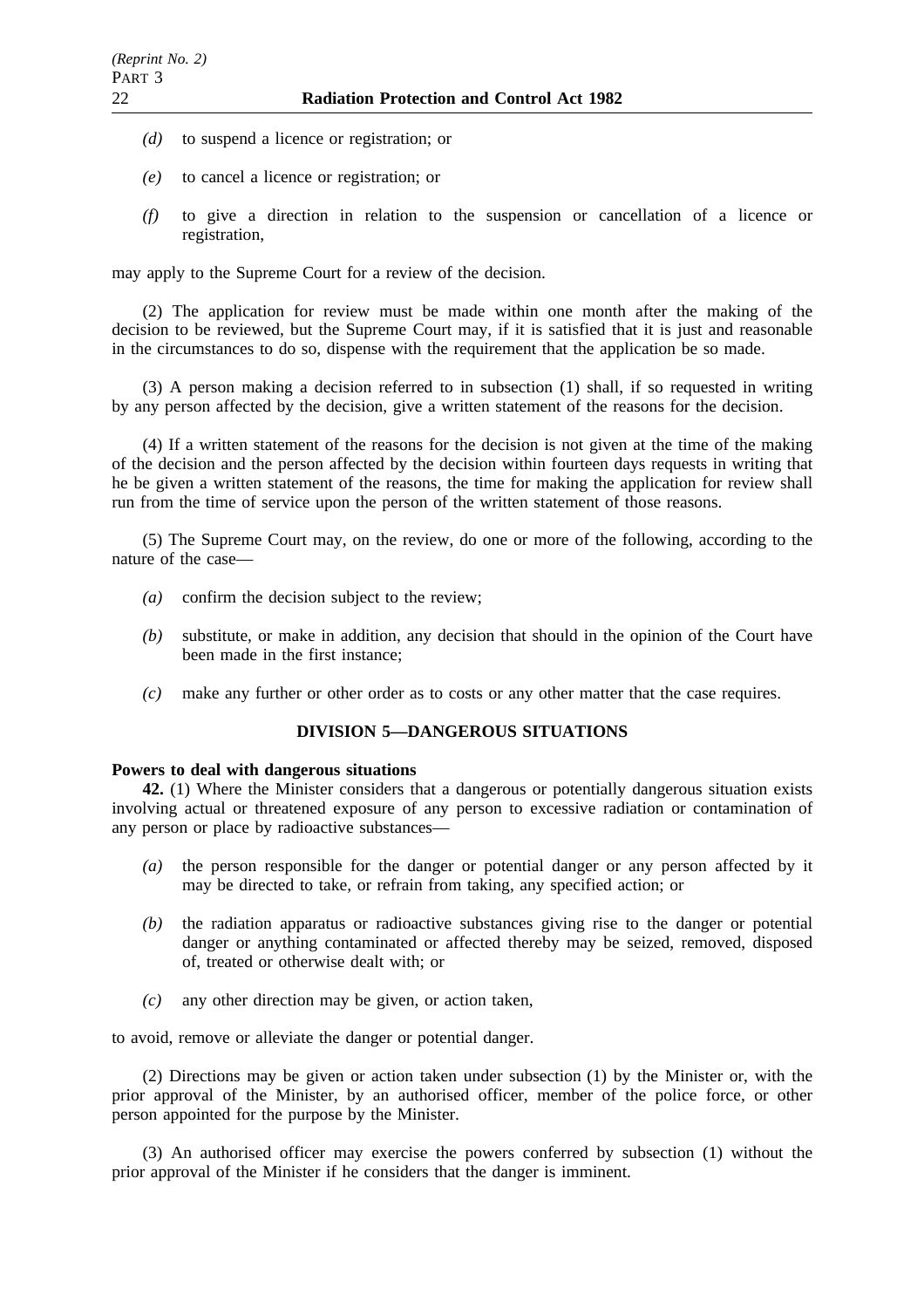- (4) Any directions under subsection (1) may be given—
- *(a)* by notice published in the *Gazette*; or
- *(b)* by instrument in writing served upon the person to whom they are directed; or
- *(c)* in the circumstances of any imminent danger, orally.
- (5) Where a person—
- *(a)* hinders or obstructs any person exercising any power, or complying with any direction, under this section; or
- *(b)* contravenes, or fails to comply with, a direction given under this section,

that person shall be guilty of a minor indictable offence.

- $(6)$  Where—
- *(a)* costs or expenses have been incurred by the Minister in taking any action, or causing any action to be taken, under this section; and
- *(b)* the danger or potential danger in respect of which the action was taken resulted from an act done, or omission made, by any person in contravention of this Act,

the Minister may recover those costs or expenses from that person by order of the court made in proceedings for the recovery of any penalty in respect of the act or omission, or by separate action in any court of competent jurisdiction.

# **DIVISION 6—REGULATIONS**

#### **Regulations**

**43.** (1) The Governor may make regulations for the control of activities related to radioactive substances and radiation apparatus and for protection against the harmful effects of radiation.

(2) The activities referred to in subsection (1) include (but are not limited to) the activities of or mining or milling, radioactive ore, or producing, manufacturing, supplying, keeping, conveying, using, disposing of or otherwise dealing with radioactive substances or radiation apparatus.

- (3) Without limiting the generality of the foregoing, the regulations may—
- *(a)* specify standards to be observed, practices and procedures to be followed and measures to be taken in relation to activities referred to in subsection (2);
- *(b)* recommend practices and procedures that may be followed, and measures that may be taken, to further the achievement of the standards referred to in paragraph *(a)*;
- *(c)* regulate, restrict or prohibit any act or thing that is involved in or related to an activity referred to in subsection (2);
- *(d)* make provision for or in relation to the granting, issuing or giving of a licence, permit, authority or approval and the terms or conditions to which it is subject;
- *(e)* make provision for or in relation to the giving of directions for the purposes of the regulations;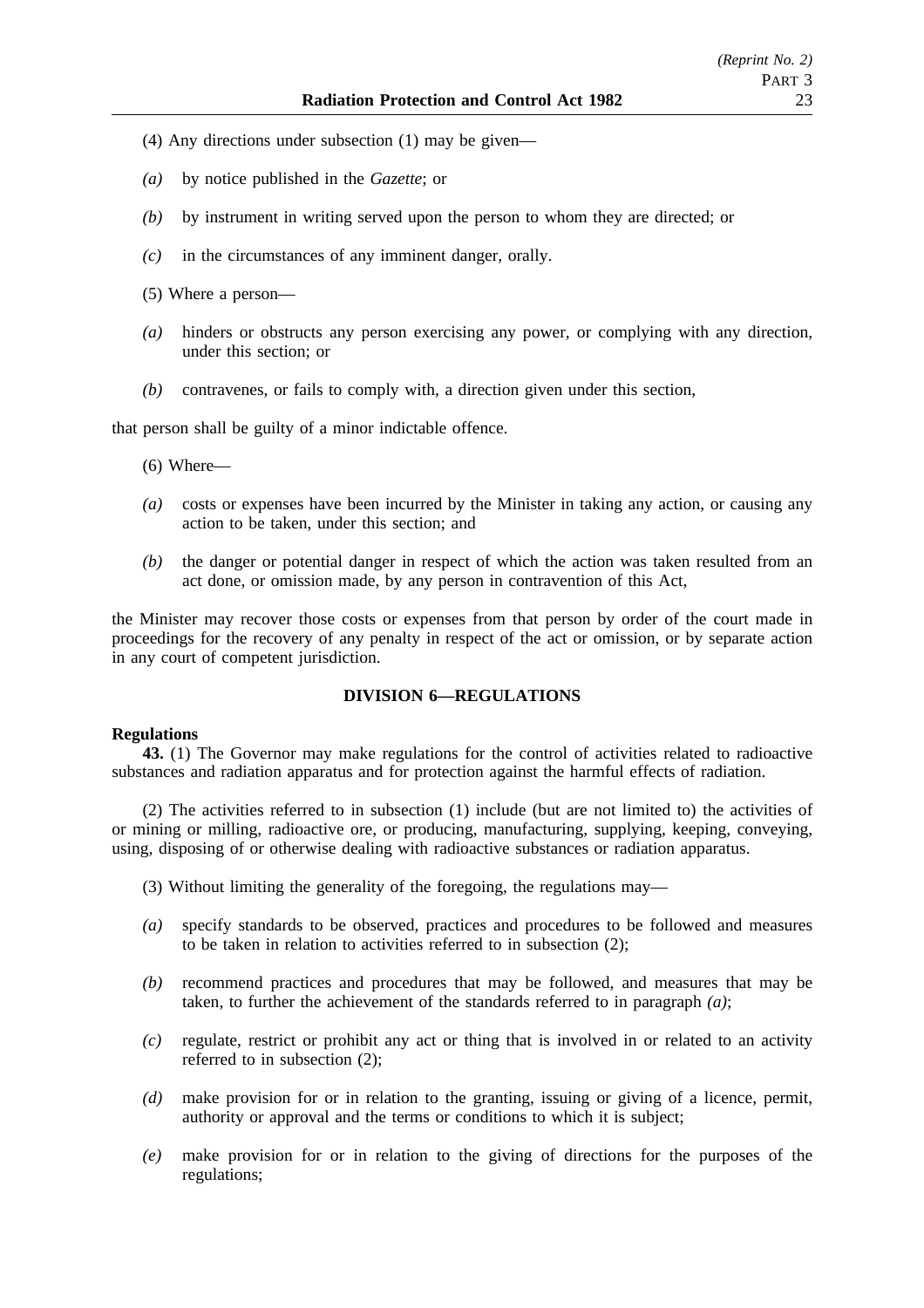- *(f)* make provision for or in relation to the protection of the health and safety, and the training, examination and certification, of persons who engage or seek to engage in activities referred to in subsection (2);
- *(g)* make provision for or in relation to the medical examination of persons exposed to radiation in the course of activities referred to in subsection (2);
- *(h)* make provision for or in relation to the keeping of records, furnishing of information, and notification of accidents or other matters or events by persons carrying on activities referred to in subsection (2);
- *(i)* make provision for the monitoring of levels of radiation exposure of persons engaged in activities referred to in subsection (2) and the monitoring of the health of such persons during and after such employment;
- *(j)* provide that contravention of, or failure to comply with, a provision of the regulations constitutes a summary offence or a minor indictable offence and fix maximum penalties for such offences not exceeding—
	- (i) in the case of a minor indictable offence—\$50 000 or imprisonment for 5 years or both; or
	- (ii) in the case of a summary offence— \$10 000;
- *(k)* prescribe the manner and form in which applications are to be made for the purposes of this Act;
- *(l)* prescribe fees for licences or registration or otherwise for the purposes of this Act, being fees which may vary according to prescribed factors;
- *(m)* authorise the release of information obtained in the administration of this Act to any prescribed body.
- (4) The regulations may—
- *(a)* refer to, or incorporate, in whole or in part, and with or without specified modifications, a code of practice or standards, as in force at a particular time, or as in force from time to time, being a code of practice or standards approved or published under the *Environment Protection (Nuclear Codes) Act 1978* of the Commonwealth or any other Act or law of the Commonwealth, or by the Standards Association of Australia, the National Health and Medical Research Council, or any other prescribed body;
- *(b)* be of general application or limited according to time, place or circumstances.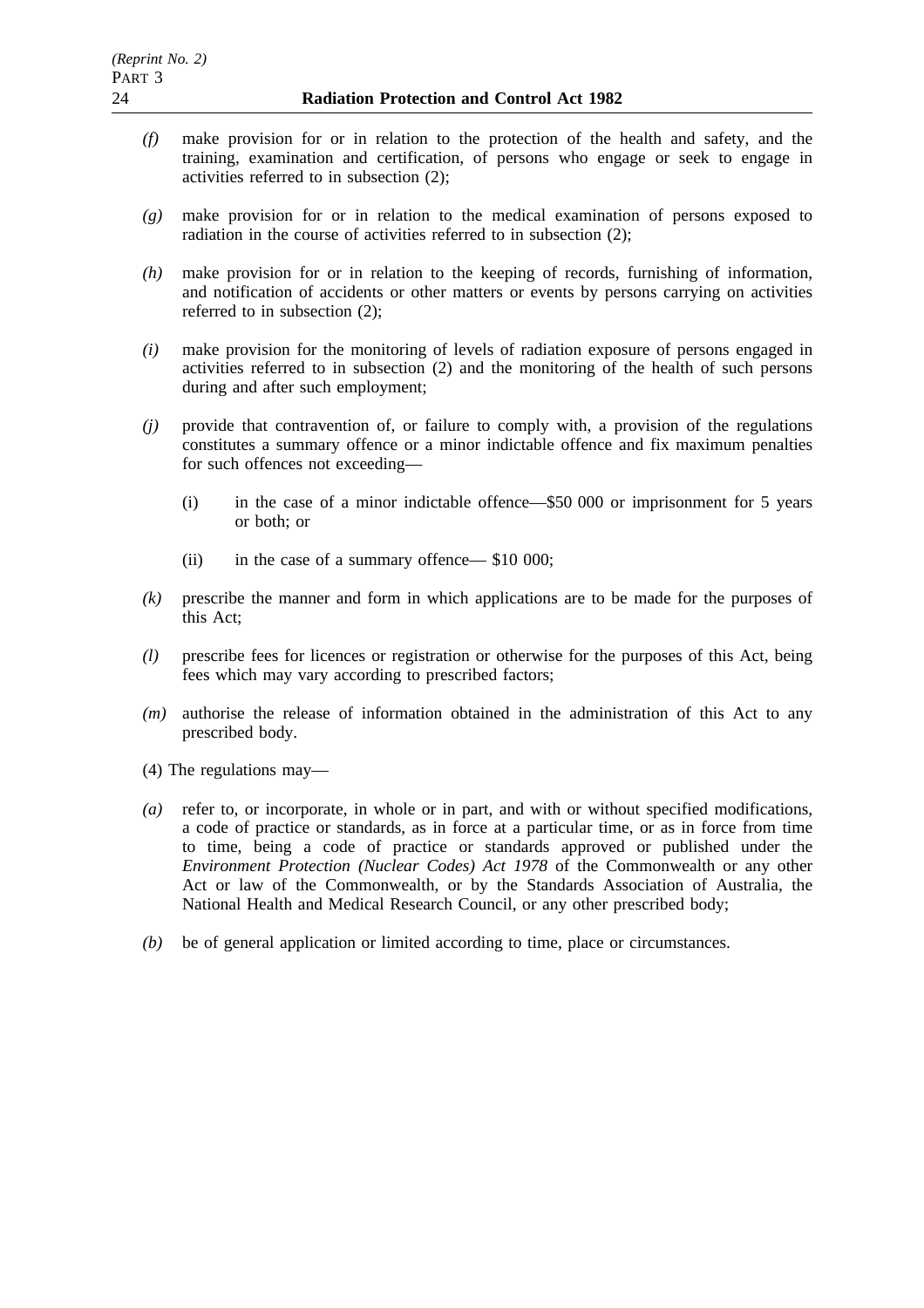# **PART 4 MISCELLANEOUS**

## **Exemptions by Department**

**44.** (1) Subject to the provisions of this section, the Minister may, by notice published in the *Gazette*, exempt any person or class of persons from compliance with any specified provisions of this Act.

(2) An exemption granted under this section shall have effect for such period, and be subject to such conditions, as the Minister may specify in the notice.

(3) The Minister shall not grant an exemption from compliance with a provision of this Act unless the Minister is satisfied that, if the exemption were granted subject to appropriate conditions, the activity subject to the exemption would not endanger the health or safety of any person.

(4) The Minister may, by notice published in the *Gazette*, vary or revoke a condition of an exemption or impose a further condition.

(5) The Minister may, after due inquiry and for good cause, by notice published in the *Gazette*, revoke an exemption under this section.

(6) Any person who has the benefit of an exemption under this section and who contravenes, or fails to comply with, a condition of the exemption shall be guilty of an offence.

- (7) Where contravention of the provision in relation to which an exemption was granted—
- *(a)* constitutes a minor indictable offence—the offence referred to in subsection (6) shall be a minor indictable offence; or
- *(b)* constitutes a summary offence—the offence referred to in subsection (6) shall be a summary offence.

#### **False or misleading information**

**45.** A person shall not, in furnishing any information in or in connection with an application or otherwise in pursuance of this Act, make or cause to be made a statement that is false or misleading in a material particular.

#### **Offences**

**46.** (1) Any contravention of, or failure to comply with, a provision of this Act, shall constitute an offence.

(2) Proceedings for an offence against this Act (other than an offence declared by this Act to be a minor indictable offence) shall be disposed of summarily.

(2a) Proceedings for an offence against this Act may be commenced at any time within 12 months after the date of the alleged commission of the offence.

(3) A person convicted of an offence against this Act that is a minor indictable offence shall, if no other penalty is prescribed for that offence, be liable to a penalty not exceeding fifty thousand dollars, or imprisonment for a term not exceeding five years, or both.

(4) A person convicted of an offence against this Act that is a summary offence shall, if no other penalty is prescribed for that offence, be liable to a penalty not exceeding ten thousand dollars.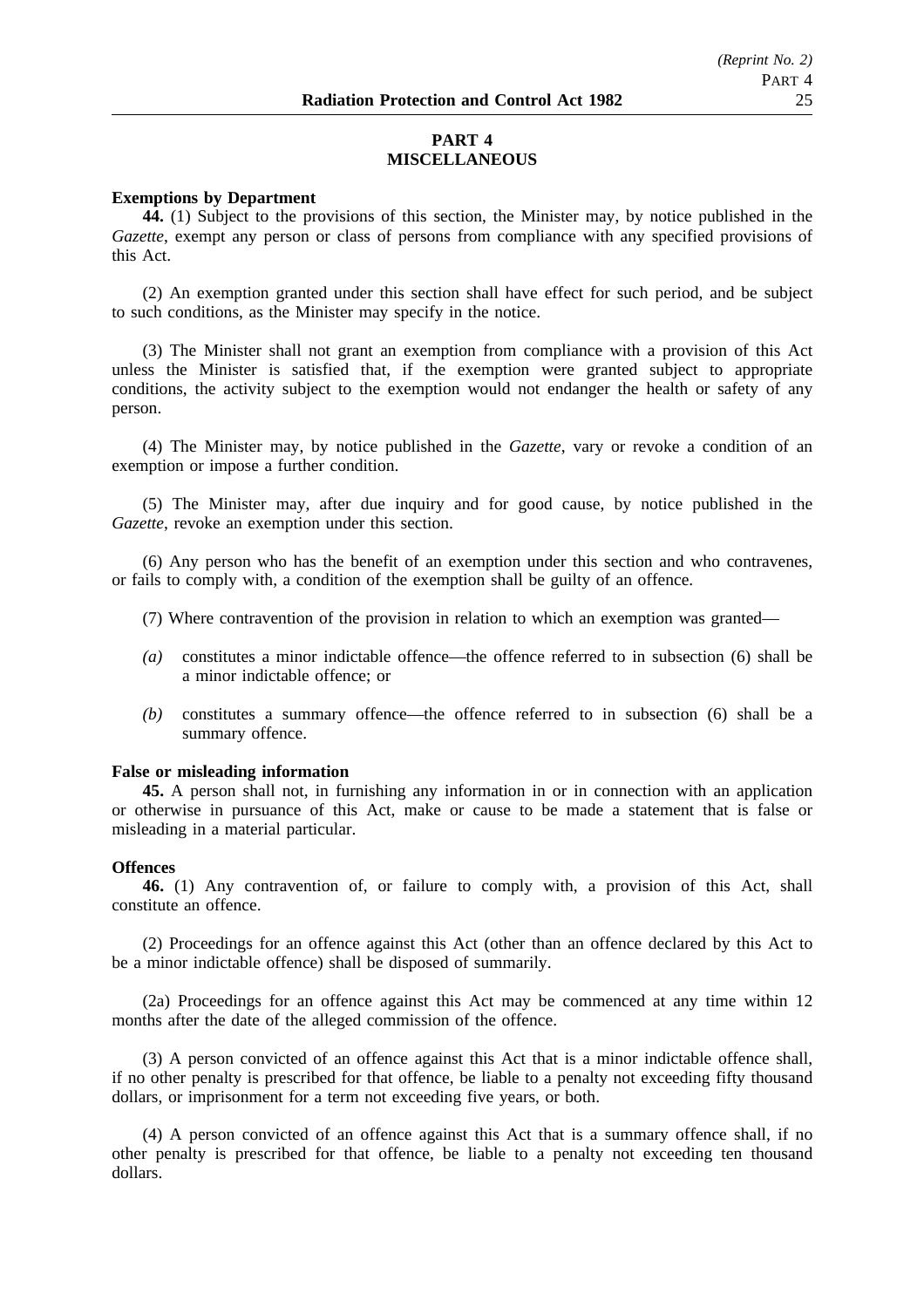#### **Offences by bodies corporate**

**47.** (1) Where a body corporate is guilty of an offence against this Act, every member of the governing body of the body corporate shall be guilty of an offence unless he proves that he exercised all reasonable diligence to prevent the commission of the offence.

- (2) Where the offence of which the body corporate is guilty—
- *(a)* is a minor indictable offence—the offence created by subsection (1) is a minor indictable offence; or
- *(b)* is a summary offence—the offence created by subsection (1) is a summary offence.

## **Continuing offences**

**48.** (1) A person convicted of an offence against any provision of this Act in respect of a continuing act or omission—

- *(a)* shall be liable, in addition to the penalty otherwise applicable to the offence, to a penalty for each day during which the act or omission continued of not more than the amount equal to one-tenth of the maximum penalty prescribed for that offence; and
- *(b)* shall, if the act or omission continues after he is convicted, be guilty of a further offence against the provision and liable, in addition to the penalty otherwise applicable to the further offence, to a penalty for each day during which the act or omission continued after the conviction of not more than the amount equal to one-tenth of the maximum penalty prescribed for the offence.

(2) Where an offence against a provision of this Act consists of an omission to do something that is required or directed to be done, the omission shall for the purposes of subsection (1), be deemed to continue for so long as the thing required or directed to be done remains undone after the expiration of the period for compliance with the requirement or direction.

## **Evidentiary provisions**

**49.** (1) In proceedings for an offence against this Act, an allegation in the complaint—

- *(a)* that any person named holds or held at a specified time a specified office; or
- *(b)* that any person named was or was not at a specified time the holder of a specified authority; or
- *(c)* that any specified substance was or was not at a specified time a radioactive substance of a specified class; or
- *(d)* that any specified apparatus was or was not at a specified time radiation apparatus of a specified class,

shall, in the absence of proof to the contrary, be deemed to be proved.

(2) In proceedings for an offence against this Act, any conditions of an authority or the terms of any direction or other notice under this Act may be proved by production of an apparently genuine document purporting to be a copy of the conditions, directions, or other notice certified by the Minister or any officer authorised under this Act to impose the conditions or give the direction or notice.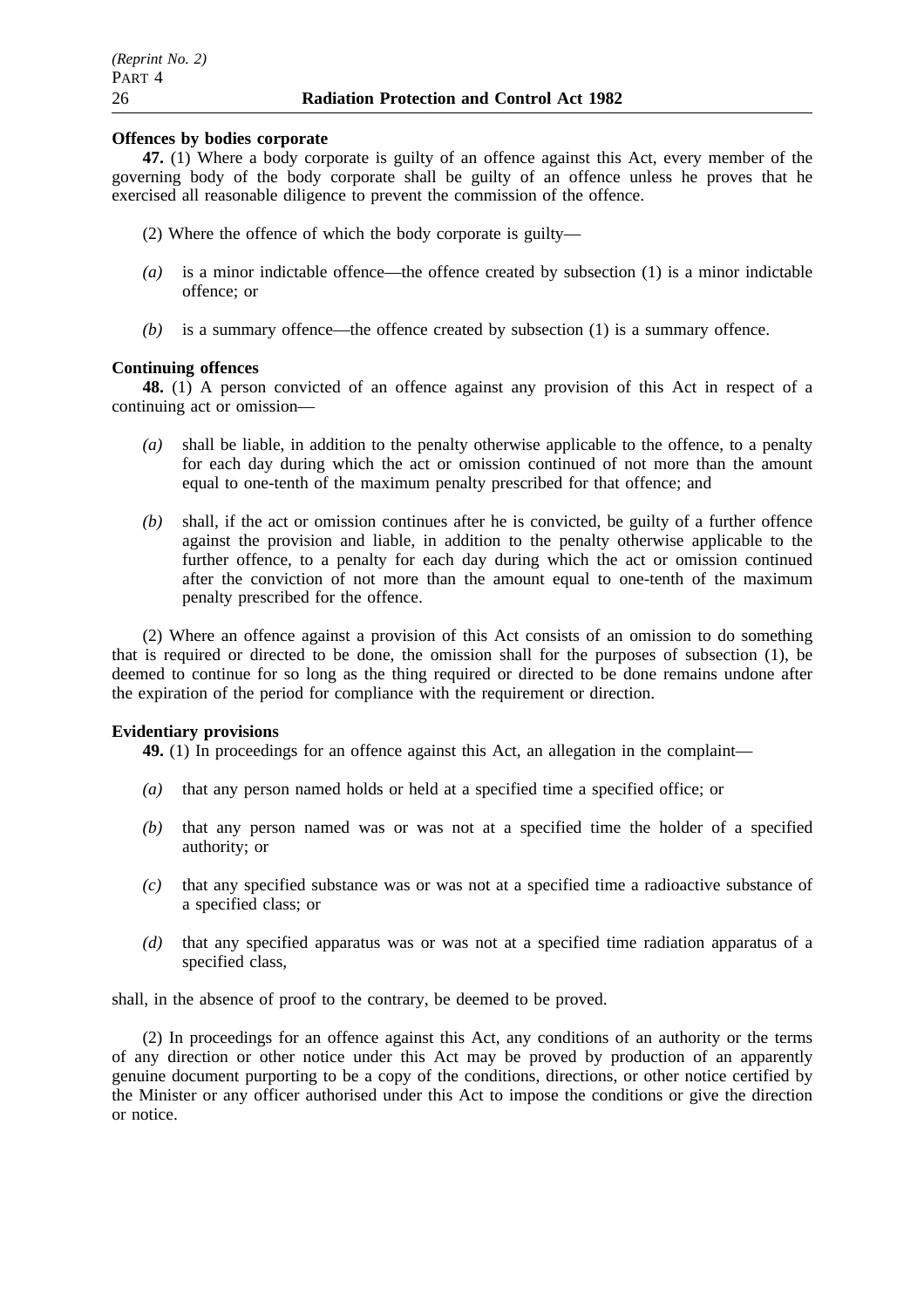## **Service of documents**

**50.** (1) Any notice or document required or authorised by this Act to be given to or served on any person shall be deemed to have been duly served if it has been—

- *(a)* served on the person personally; or
- *(b)* in the case of the holder of an authority, sent by registered or certified mail addressed to him at his address for service, or left for him at that address with a person apparently over the age of sixteen years.

(2) The address for service of the holder of an authority is the last address for service of that person of which notice has been given in accordance with the regulations.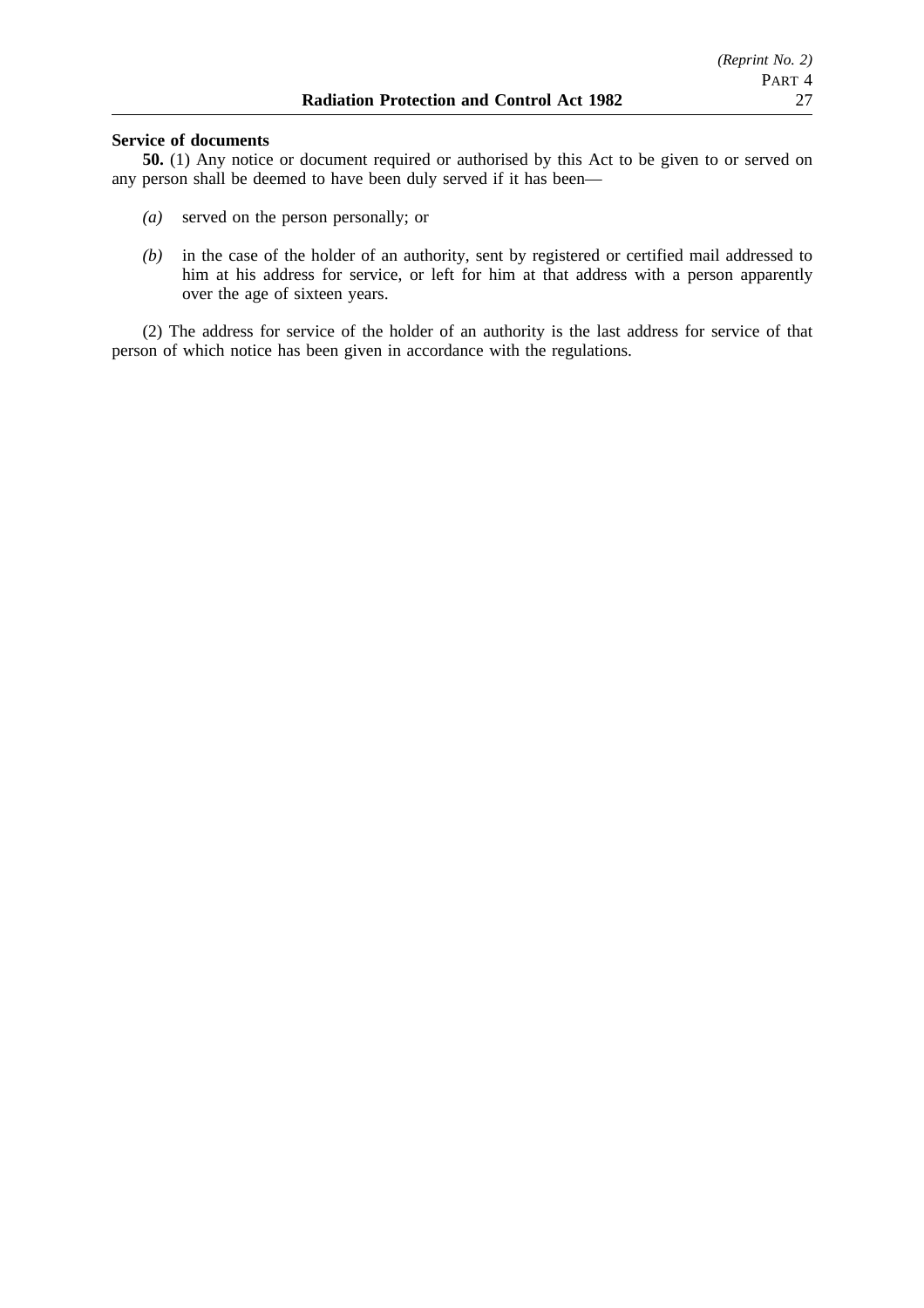#### **SCHEDULE**

*Application of this Act to the Roxby Downs Joint Venturers*

1. This Act applies in relation to operations of the Joint Venturers carried out or to be carried out pursuant to the Indenture subject to the modifications set out in this Schedule.

2. An application by the Joint Venturers for a mining licence must be made to the Minister.

3. The Minister must, in connection with such an application, consult with the Mines Minister, the Commission and the Joint Venturers.

4. The Commission must, for the purposes of preparing its response to such an application, refer the application to the Committee and give due consideration to the advice of the Committee.

5. (1) The following matters may be referred to arbitration by the Minister or the Joint Venturers:

- *(a)* a question, difference or dispute concerning the conditions proposed to be included at the time of grant in the mining licence to be granted to the Joint Venturers;
- *(b)* a question, difference or dispute concerning a decision of the Minister to attach a condition to, or vary or revoke a condition of, the mining licence granted to the Joint Venturers.

(2) A reference to arbitration under subparagraph (1) is deemed to be a reference to arbitration under clause 49 of the Indenture, and that clause applies, with such modifications as are necessary, to such a reference.

(3) The Minister must comply with the decision of the arbitrator on a reference under subparagraph (1).

(4) No other matter arising under this Act in relation to operations of the Joint Venturers carried out or to be carried out pursuant to the Indenture may be referred to arbitration under the Indenture, but nothing in this Act affects any right to arbitration under the Indenture or the *Roxby Downs Indenture Ratification Act 1982*.

6. (1) The Minister must, within one month after the Joint Venturers apply for a mining licence, give notice in writing to the Joint Venturers of the terms of the licence proposed to be granted and of the conditions proposed to be included in the licence at the time of grant.

(2) The Minister must grant a mining licence to the Joint Venturers—

- *(a)* within two months after the application was made; or
- *(b)* if a question, difference or dispute concerning the conditions proposed to be included in the licence at the time of grant is referred within that period to arbitration but the arbitrator does not make a decision within that period, as soon as practicable after the arbitrator makes the decision.

7. (1) After consultation with the Mines Minister, the Commission and the Joint Venturers, the Minister may, by notice in writing to the Joint Venturers, attach a condition to, or vary or revoke a condition of, the mining licence granted to the Joint Venturers.

(2) At least one month before the Minister gives a notice under subparagraph (1), the Minister must give notice in writing to the Joint Venturers of the terms of any condition proposed to be attached to the mining licence granted to the Joint Venturers or of any proposed variation or revocation of the conditions of the licence.

8. A decision of the Minister to attach a condition to, or vary or revoke a condition of, the mining licence granted to the Joint Venturers takes effect at the expiration of one month from the date on which notice is given under paragraph 7(1) or at the expiration of such greater period as the Minister may determine, but if a question, difference or dispute concerning the decision is referred within that period to arbitration the operation of the decision is suspended until the arbitrator makes a decision.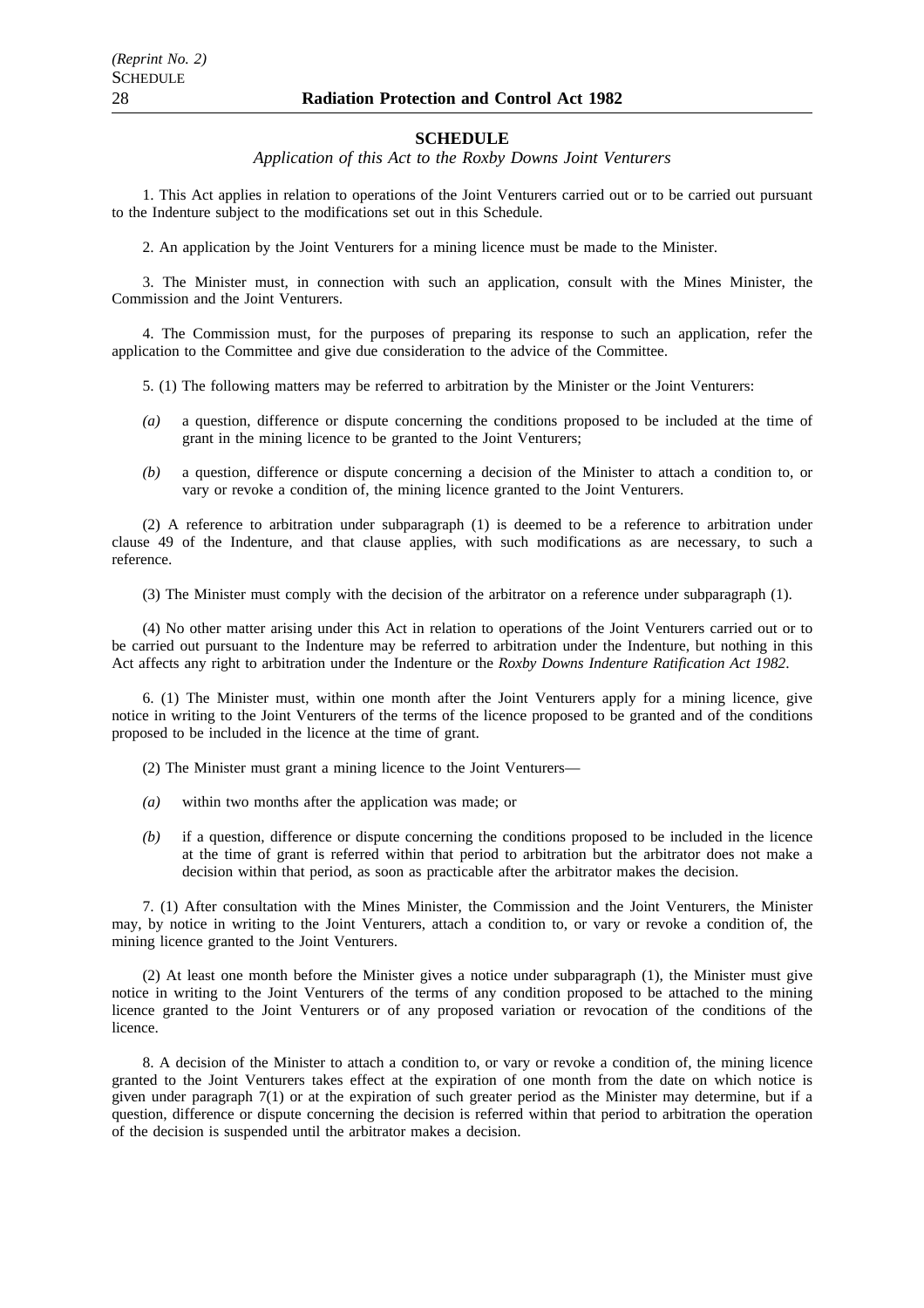9. The conditions of the mining licence granted to the Joint Venturers must not be more stringent that the most stringent requirements and standards contained in any of the codes, standards or recommendations referred to in clause 10 of the Indenture.

10. The mining licence granted to the Joint Venturers must not be suspended or cancelled while the Indenture is in force.

\*\*\*\*\*\*\*\*\*\*

12. In subsection  $(1)(b)$  of section 36 the reference to conditions attached under that section is to be taken to be a reference to conditions attached under this Schedule.

13. Sections 24(4), 35, 36(2), 36(3), 40 and 41 do not apply.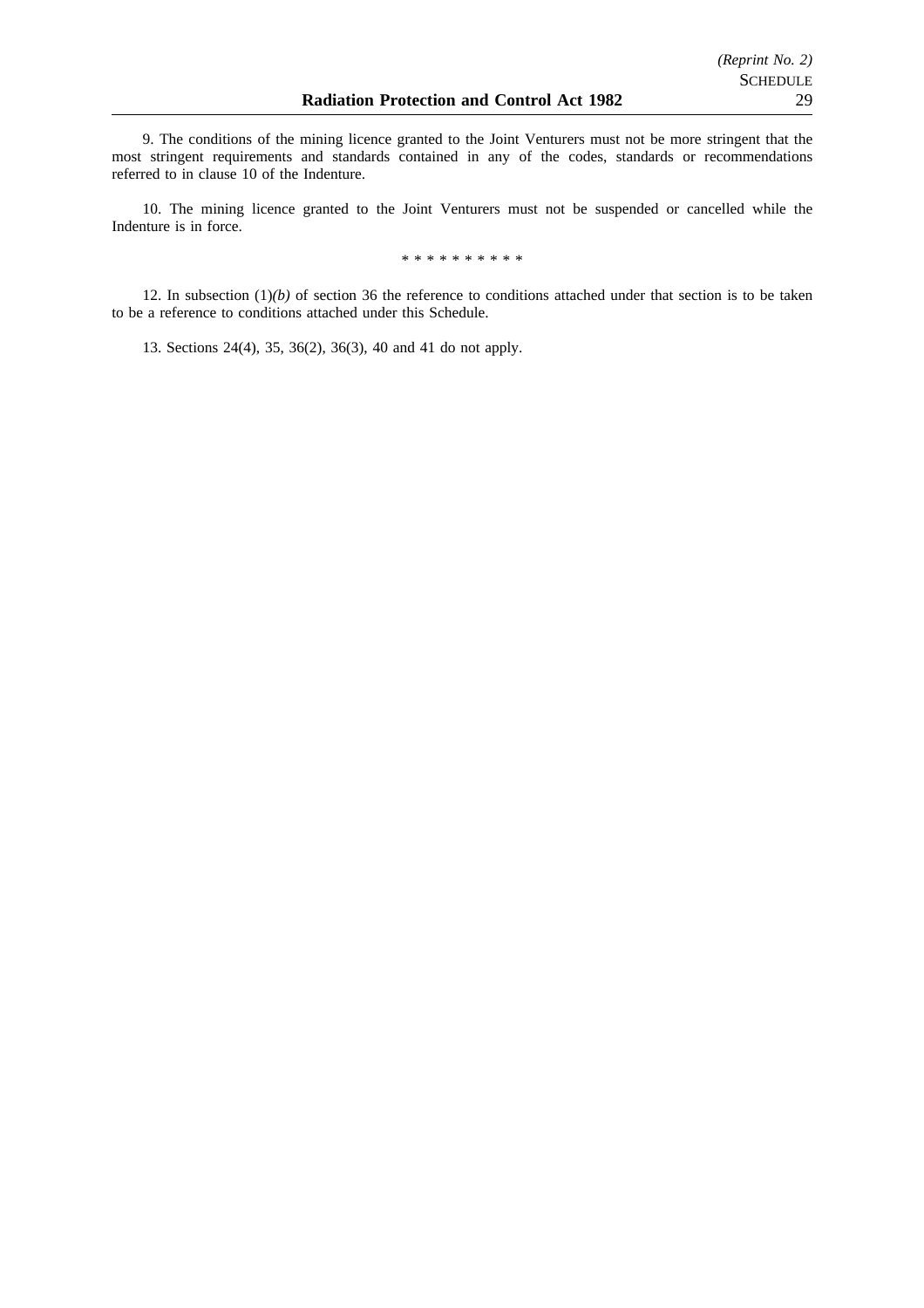# **APPENDIX**

## **LEGISLATIVE HISTORY**

(*entries in bold type indicate amendments incorporated since the last reprint*)

**Section 5:** definition of "authority" substituted by 117, 1986, s. 3(a) **definition of "the Department" inserted by 34, 2000, Sched. 1 cl. 14(a)** definition of "the Indenture" inserted by 117, 1986, s. 3(b) definition of "the Joint Venturers" inserted by 117, 1986, s. 3(c) definition of "milling" substituted by 117, 1986, s. 3(d) definition of "the Minister of Mines" repealed and definition of "the Mines Minister" inserted in its place by 117, 1986, s. 3(e) definition of "mining" substituted by 117, 1986, s. 3(e) definition of "mining tenement" repealed and definition of "mining licence" inserted in its place by 117, 1986, s. 3(e) definition of "prescribed mining tenement" repealed by 117, 1986, s. 3(f) **Section 7:** repealed by 34, 2000, Sched. 1 cl. 14(b)<br>Section 8: **repealed by 34, 2000, Sched. 1 cl. 14 Section 8: substituted by 34, 2000, Sched. 1 cl. 14(c) Section 9(2): amended by 34, 2000, Sched. 1 cl. 14(d) Section 12: amended by 34, 2000, Sched. 1 cl. 14(e)** Section 12(b): repealed by 117, 1986, s. 4 **Section 13(1): amended by 34, 2000, Sched. 1 cl. 14(f) Section 13(2): amended by 34, 2000, Sched. 1 cl. 14(g) Section 14(1): amended by 34, 2000, Sched. 1 cl. 14(h)-(k)** Section 14(2): substituted by 34, 2000, Sched. 1 cl. 14(*l*) **Section 14(3):** amended by 34, 2000, Sched. 1 cl. 14(m) **Section 15(1) and (2): amended by 34, 2000, Sched. 1 cl. 14(n) Section 16(1): Substituted by 34, 2000, Sched. 1 cl. 14(0) Section 16(3): amended by 34, 2000, Sched. 1 cl. 14(p)** Section  $17(2)$  and  $(3)$ : substituted by 117, 1986, s. 5(a) Section 17(10): amended by 117, 1986, s. 5(b) **Section 21(1): amended by 34, 2000, Sched. 1 cl. 14(q) Section 23(1): amended by 34, 2000, Sched. 1 cl. 14(r)** Section 24: substituted by 117, 1986, s. 6 **Section 24(3):** substituted by 52, 1988, s. 3(a); **amended by 34, 2000, Sched. 1 cl. 14(s) Section 24(4): amended by 34, 2000, Sched. 1 cl. 14(t)** Section 24(4a) and (4b): inserted by 52, 1988, s. 3(b) **Section 24(4c):** inserted by 52, 1988, s. 3(b); **amended by 34, 2000, Sched. 1 cl. 14(u)** Section 25: repealed by 117, 1986, s. 6 Section 28(1) and (2): substituted by 117, 1986, s. 7(a)<br>Section 28(3): substituted by 34, 2000, Sched. 1 **Section 28(3):** amended by 34, 2000, Sched. 1 cl. 14(v)<br>Section 28(4): amended by 34, 2000, Sched. 1 cl. 14(w) amended by 34, 2000, Sched. 1 cl. 14(w) **Section 28(5):** amended by 34, 2000, Sched. 1 cl. 14(x) Section 28(6) and (7): repealed by 117, 1986, s. 7(b) Section 29(3): amended by 117, 1986, s. 8(a) **Section 29(4):** amended by 34, 2000, Sched. 1 cl. 14(y) **Section 29(5): amended by 34, 2000, Sched. 1 cl. 14(z)** Section 29(6) and (7): repealed by 117, 1986, s.  $8(b)$ **Section 30(4): amended by 34, 2000, Sched. 1 cl. 14(za) Section 30(5): amended by 34, 2000, Sched. 1 cl. 14(zb) Section 30(6): amended by 34, 2000, Sched. 1 cl. 14(zc)** Section 30(7) and (8): repealed by 117, 1986, s. 9 **Section 31(3): amended by 34, 2000, Sched. 1 cl. 14(zd) Section 31(4): amended by 34, 2000, Sched. 1 cl. 14(ze)**